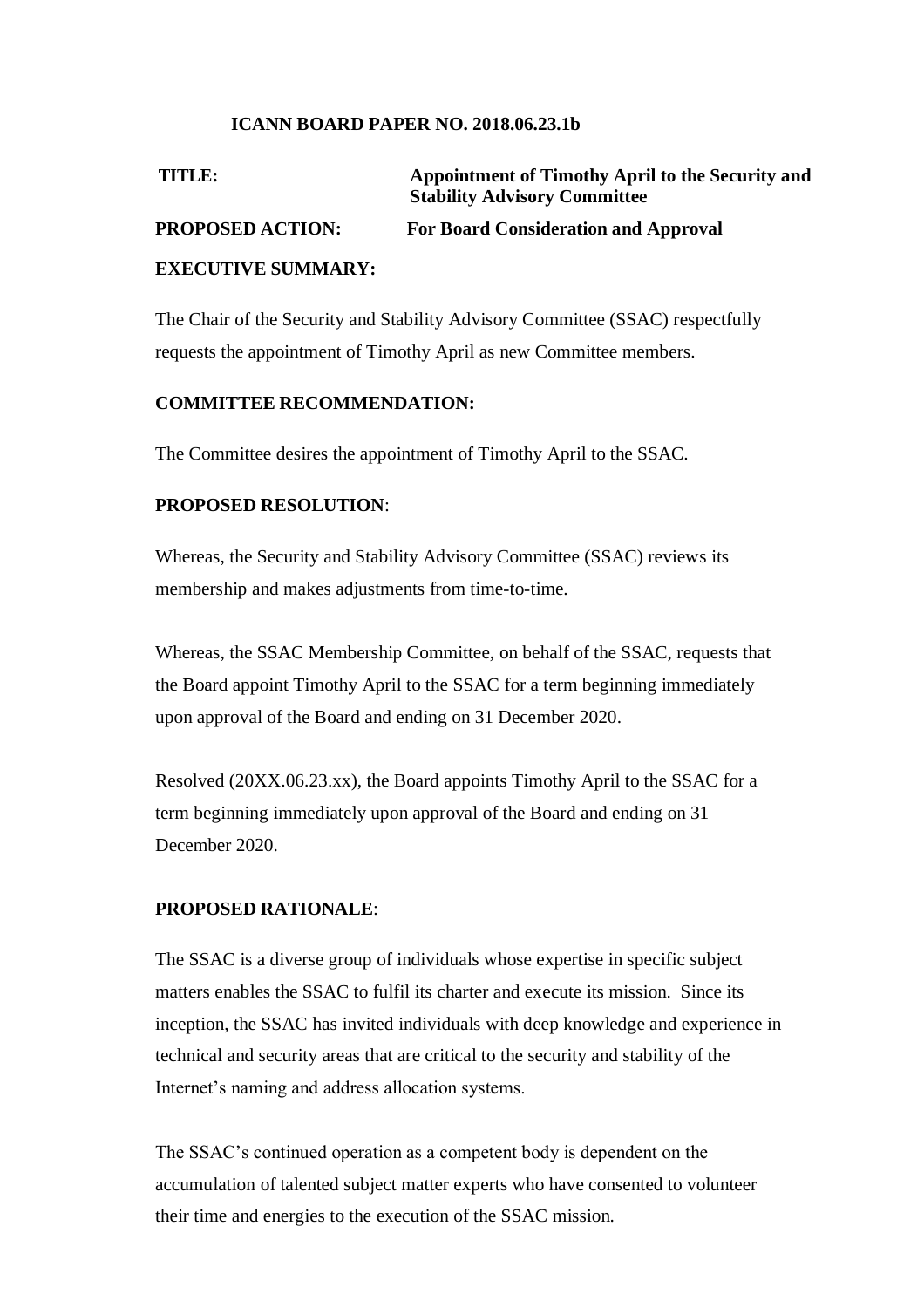Tim has been the Senior Architect, Information Security at Akamai Technologies Inc since August 2011 and has some prior experience in teaching and research. The expertise and skills that he would bring to the SSAC include Content Delivery Networks design, development and operation as well as DDoS and Malware analysis, detection and mitigation. Timothy also has experience with large scale nameserver (both authoritative and recursive) design, development and operations; protocol design and implementation; and general security review experience to add to the existing pool within SSAC. The SSAC believes Timothy April would be a significant contributing member of the SSAC.

This resolution is an organizational administrative function for which no public comment is required. The appointment of SSAC members is in the public interest and in furtherance of ICANN's mission as it contributes to the commitment of the ICANN to strengthen the security, stability, and resiliency of the DNS.

| Submitted by: | Ram Mohan                                                |  |
|---------------|----------------------------------------------------------|--|
| Position:     | Liaison to the ICANN Board from the Security & Stability |  |
|               | <b>Advisory Committee</b>                                |  |
| Date Noted:   | 1 June 2018                                              |  |
| Email:        | mohan@afilias.info                                       |  |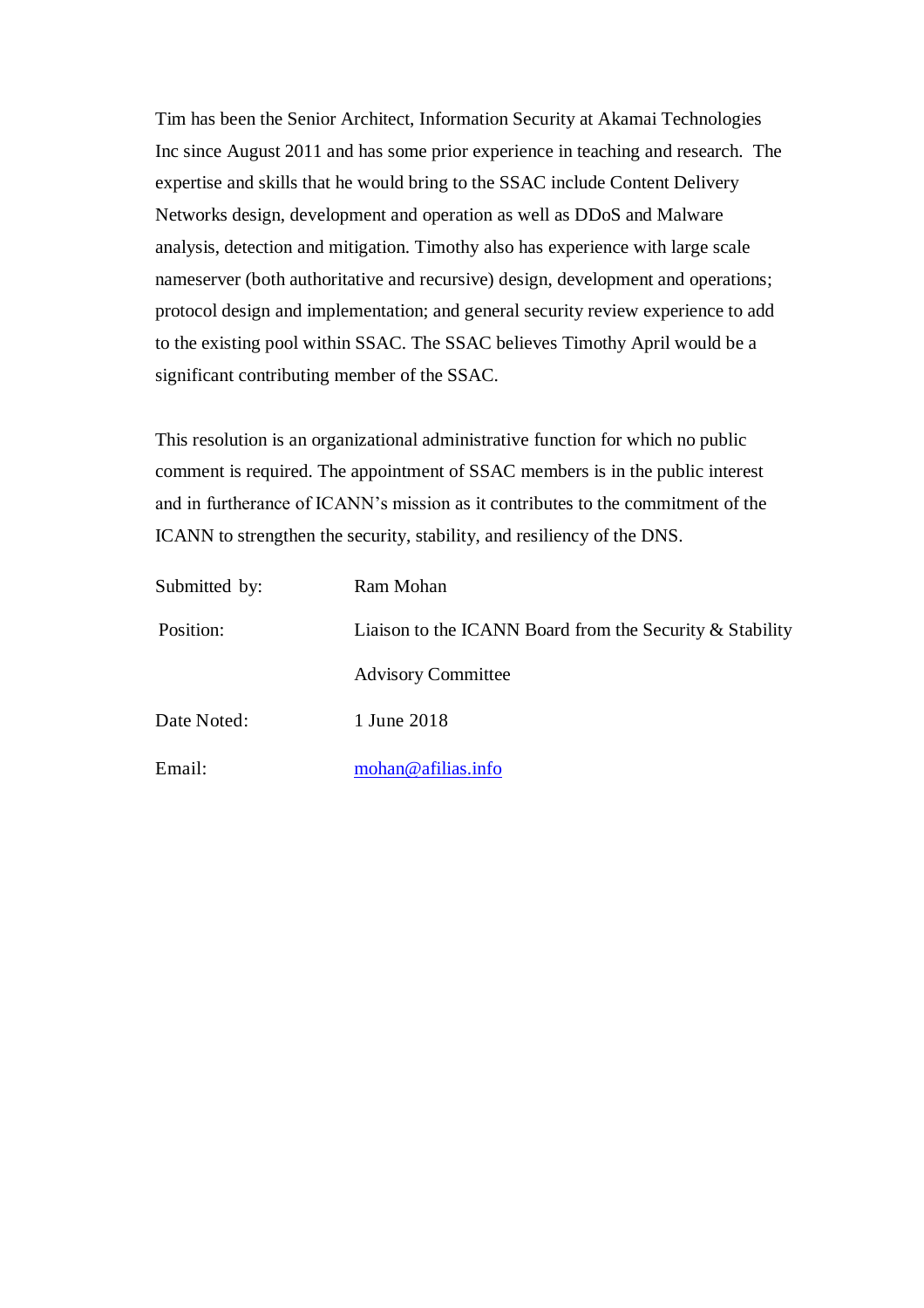#### **ICANN BOARD PAPER NO. 2018.06.23.1c**

| TITLE:                  | Transfer of the .LS (Lesotho) top-level domain to Lesotho<br>Network Information Centre Proprietary (LSNIC) |  |
|-------------------------|-------------------------------------------------------------------------------------------------------------|--|
| <b>PROPOSED ACTION:</b> | For Board Consideration on Consent Agenda                                                                   |  |
| <b>IANA REFERENCE:</b>  | 1111090                                                                                                     |  |

#### **EXECUTIVE SUMMARY:**

As part of PTI's responsibilities under the IANA Naming Function contract with ICANN, PTI has prepared a recommendation to authorize the transfer of the country-code top-level domain .LS (Lesotho) to Lesotho Network Information Centre Proprietary (LSNIC).

Sensitive Delegation Information

#### **PROPOSED RESOLUTION:**

Resolved (2018.06.23.xx), as part of the exercise of its responsibilities under the IANA Naming Function Contract with ICANN, PTI has reviewed and evaluated the request to transfer the .LS country-code top-level domain to Lesotho Network Information Centre Proprietary (LSNIC). The documentation demonstrates that the proper procedures were followed in evaluating the request.

#### **PROPOSED RATIONALE:**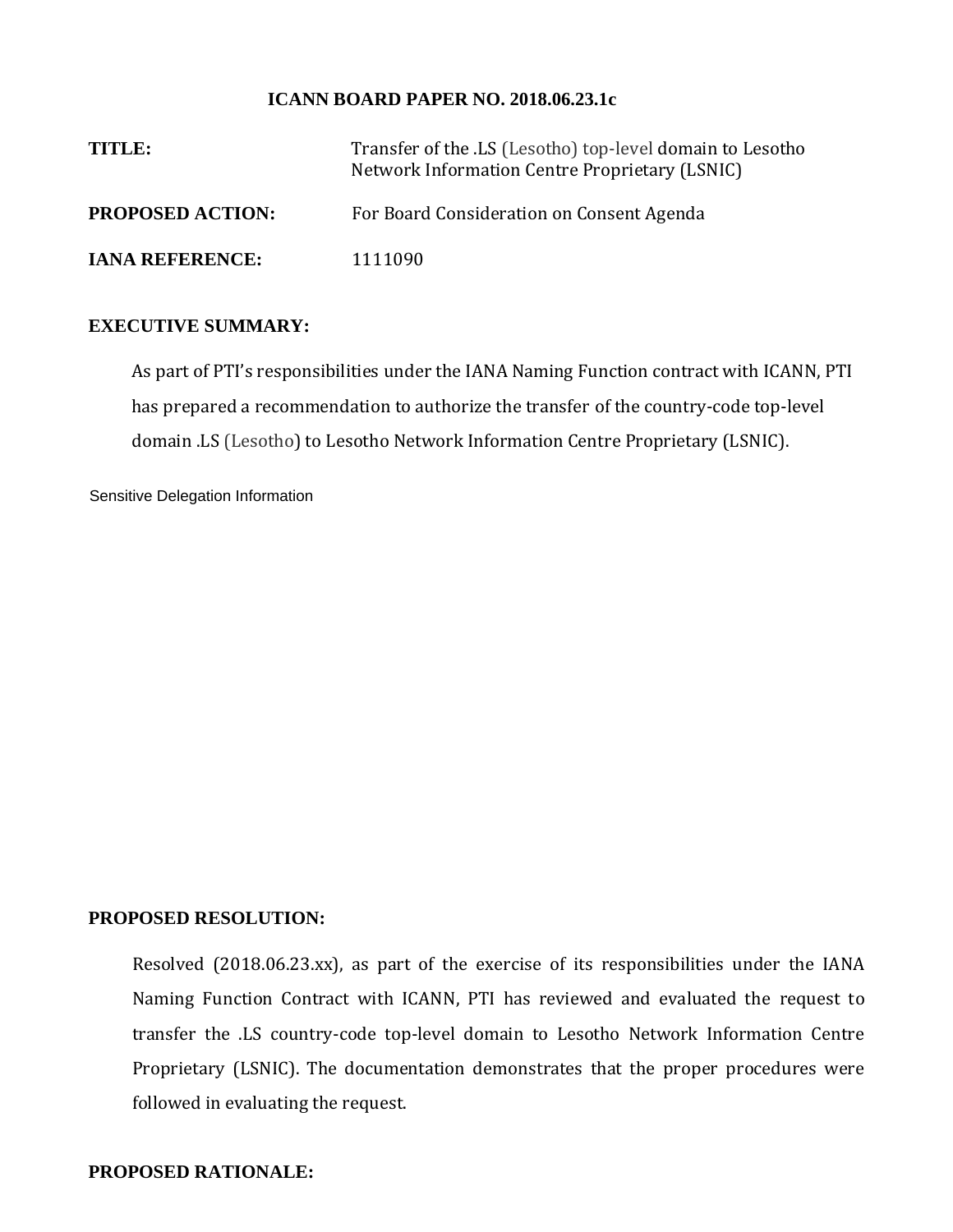## **Why the Board is addressing the issue now?**

In accordance with the IANA Naming Function Contract, PTI has evaluated a request for ccTLD transfer and is presenting its report to the Board for review. This review by the Board is intended to ensure that the proper procedures were followed.

## **What is the proposal being considered?**

The proposal is to approve a request to transfer the country-code top-level domain .LS and assign the role of manager to Lesotho Network Information Centre Proprietary (LSNIC).

### **Which stakeholders or others were consulted?**

In the course of evaluating this transfer application, PTI consulted with the applicant and other significantly interested parties. As part of the application process, the applicant needs to describe consultations that were performed within the country concerning the ccTLD, and their applicability to their local Internet community.

## **What concerns or issues were raised by the community?**

PTI is not aware of any significant issues or concerns raised by the community in relation to this request.

## **What significant materials did the Board review?**

The Board reviewed the following evaluations:

- The domain is eligible for transfer, as the string under consideration represents Lesotho in the ISO 3166-1 standard;
- The relevant government has been consulted and does not object;
- The proposed manager and its contacts agree to their responsibilities for managing this domain;
- The proposal has demonstrated appropriate significantly interested parties' consultation and support;
- The proposal does not contravene any known laws or regulations;
- The proposal ensures the domain is managed locally in the country, and are bound under local law;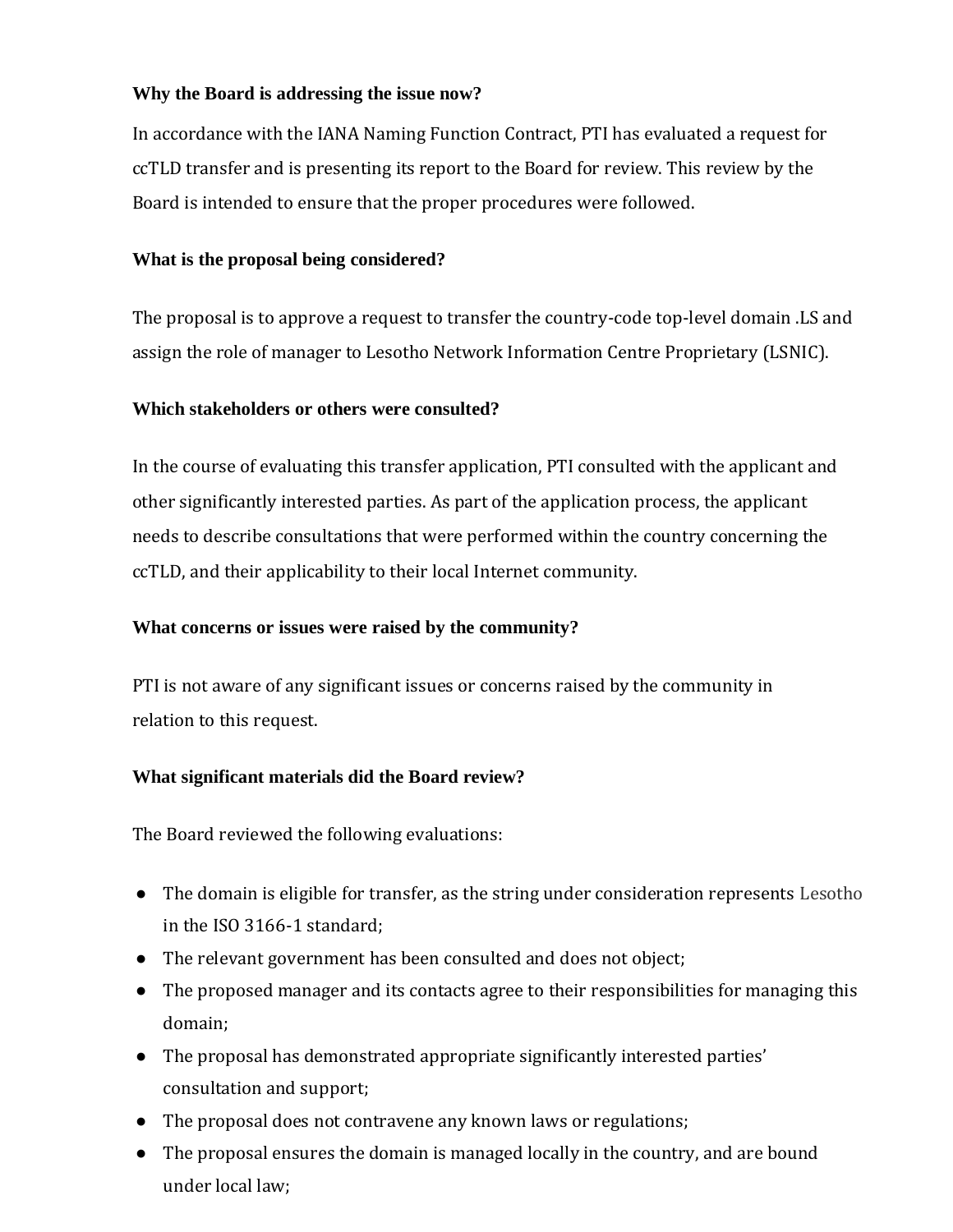- The proposed manager has confirmed they will manage the domain in a fair and equitable manner;
- The proposed manager has demonstrated appropriate operational and technical skills and plans to operate the domain;
- The proposed technical configuration meets the technical conformance requirements;
- No specific risks or concerns relating to Internet stability have been identified; and
- Staff have provided a recommendation that this request be implemented based on the factors considered.

These evaluations are responsive to the appropriate criteria and policy frameworks, such as "Domain Name System Structure and Delegation" (RFC 1591) and "GAC Principles and Guidelines for the Delegation and Administration of Country Code Top Level Domains".

As part of the process, Delegation and Transfer reports are posted at http://www.iana.org/reports.

## **What factors the Board found to be significant?**

The Board did not identify any specific factors of concern with this request.

## **Are there positive or negative community impacts?**

The timely approval of country-code domain name managers that meet the various public interest criteria is positive toward ICANN's overall mission, the local communities to which country-code top-level domains are designated to serve, and responsive to obligations under the IANA Naming Function Contract.

## **Are there financial impacts or ramifications on ICANN (strategic plan, operating plan, budget); the community; and/or the public?**

The administration of country-code delegations in the DNS root zone is part of the IANA functions, and the delegation action should not cause any significant variance on preplanned expenditure. It is not the role of ICANN to assess the financial impact of the internal operations of country-code top-level domains within a country.

## **Are there any security, stability or resiliency issues relating to the DNS?**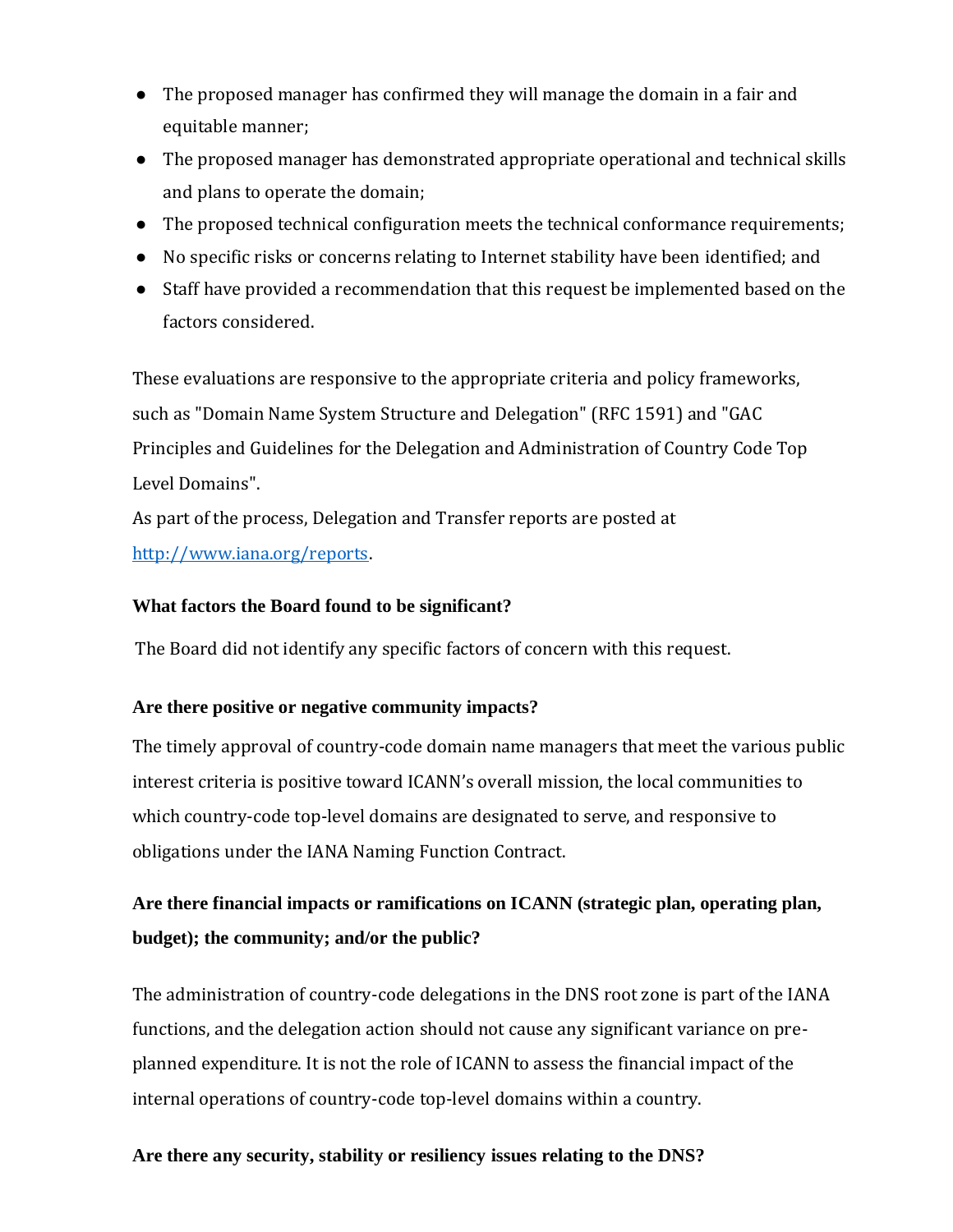ICANN does not believe this request poses any notable risks to security, stability or resiliency. This is an Organizational Administrative Function not requiring public comment.

## **SIGNATURE BLOCK:**

| Submitted by: | Naela Sarras               |
|---------------|----------------------------|
| Position:     | Sr. Manager, IANA Services |
| Date Noted:   | 5 June 2018                |
| Email:        | naela.sarras@icann.org     |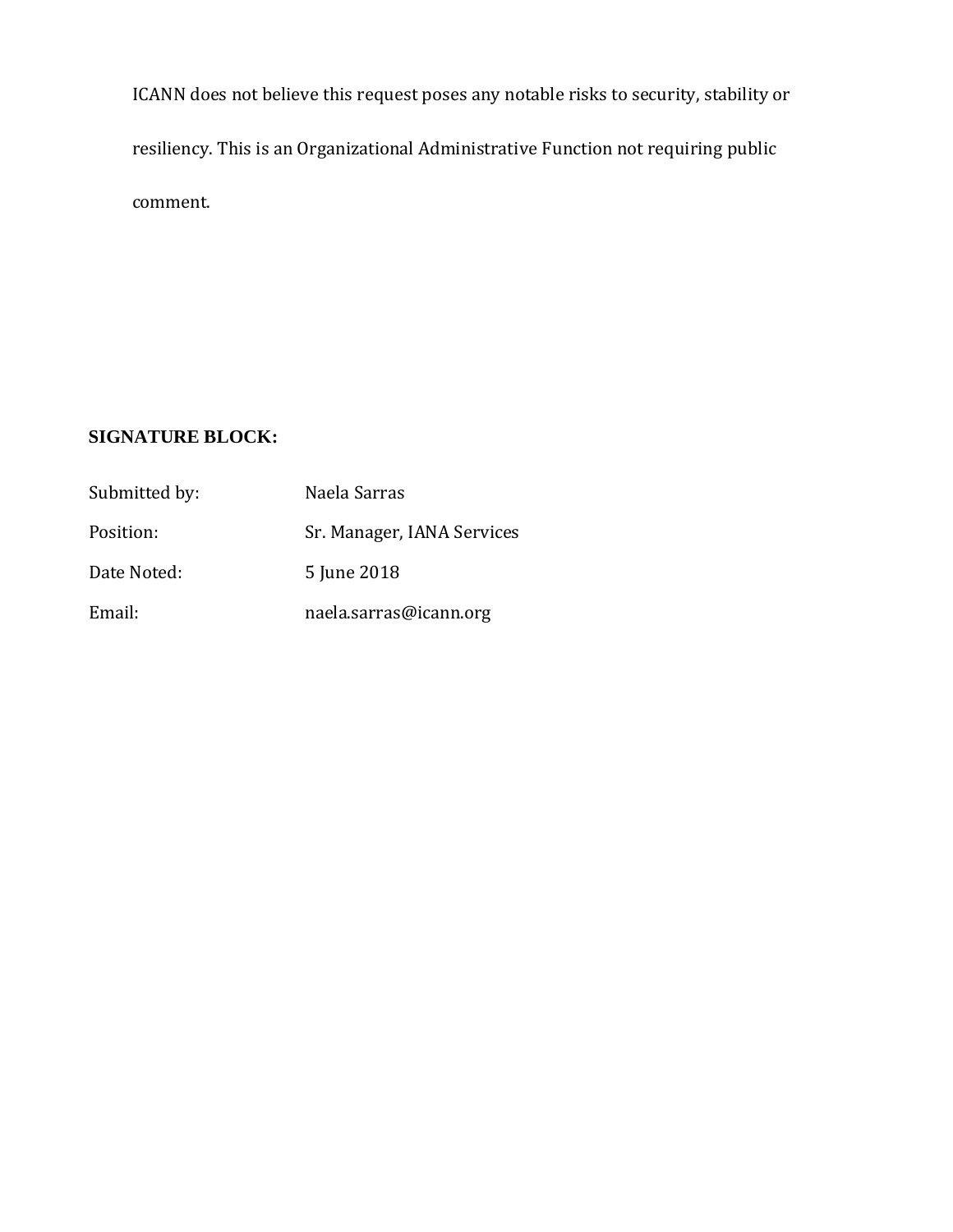#### **ICANN BOARD SUBMISSION No. 2018.06.23.1d**

| TITLE:                    | <b>March 2020 ICANN Meeting Venue Contracting</b> |
|---------------------------|---------------------------------------------------|
| <b>PROPOSED ACTION:</b>   | <b>For Board Consideration and Action</b>         |
| <b>EXECUTIVE SUMMARY:</b> |                                                   |

The Board is being asked to authorize ICANN organization to take all steps necessary to complete contracting for the host venue in Cancun, Mexico for the March 2020 ICANN Public Meeting, which requires Board approval as it will exceed US\$500,000. The Reference Materials for this paper summarizes the steps taken to locate a site for the March 2020 Public Meeting and outlines the facility costs.

As adopted in the November 2016 modifications to ICANN's Delegation of Authority Guidelines, it is the responsibility of the ICANN President and CEO and Senior Management to identify and select sites for ICANN's Public Meetings within the budget and meetings strategy approved by the Board.

#### **ICANN ORGANIZATION RECOMMENDATION:**

ICANN organization recommends that the Board delegate to the President and CEO, or his designee(s), the authority to take all actions necessary to enter into a contract, and make expense disbursements pursuant to that contract, for the host venue in Cancun, Mexico, where ICANN will hold the March 2020 Public Meeting.

#### **BOARD FINANCE COMMITTEE (BFC) RECOMMENDATION**

The BFC recommends that the Board delegate to the President and CEO, or his designee(s), the authority to take all actions necessary to enter into a contract, and make expense disbursements pursuant to that contract, for the host venue in Cancun, Mexico, where ICANN will hold its March 2020 Public Meeting.

#### **PROPOSED RESOLUTION:**

Whereas, ICANN intends to hold its first Public Meeting of 2020 in the Latin American/Caribbean region.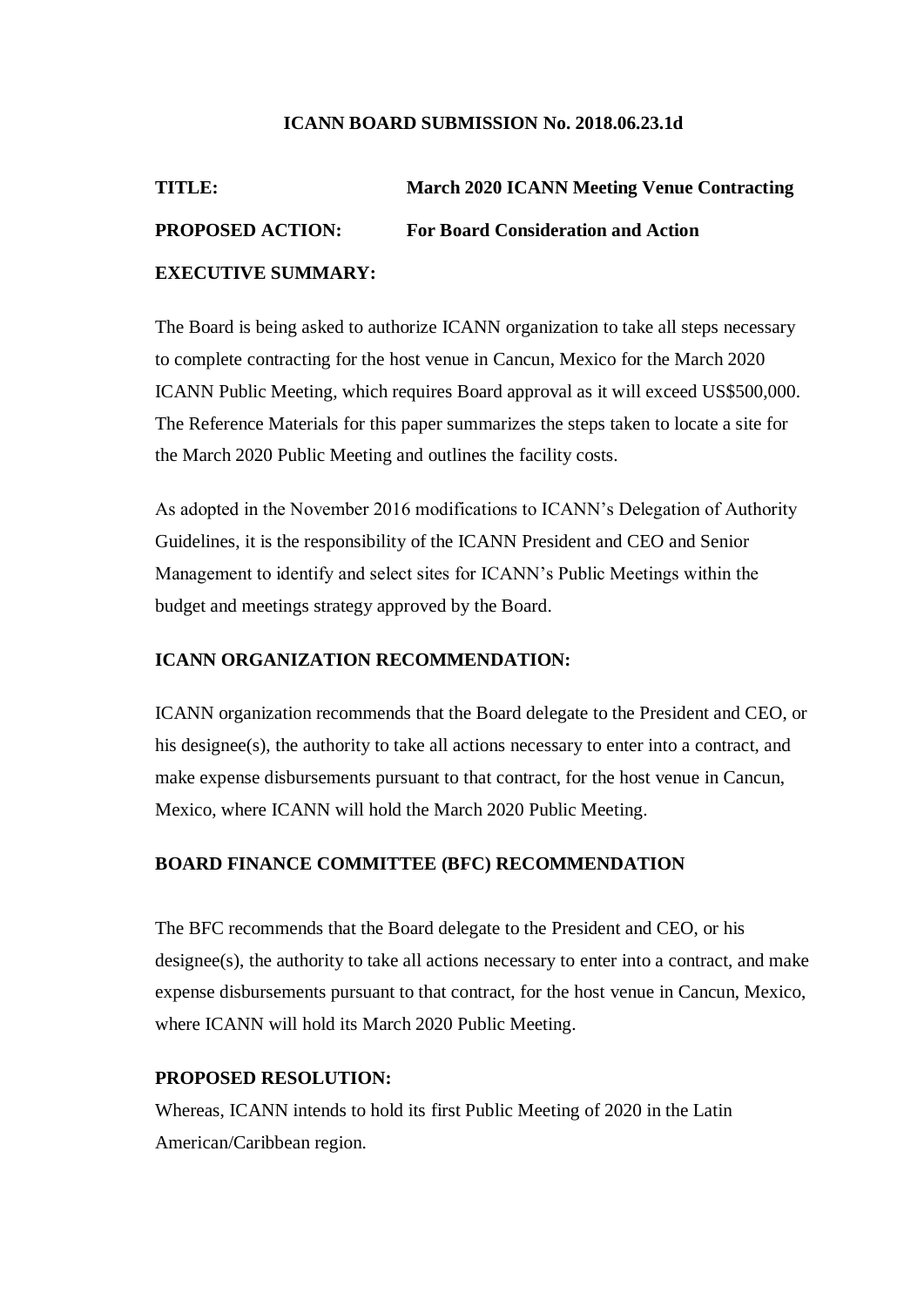Whereas, ICANN org has completed a thorough review of the proposed venues in Latin American/Caribbean region and finds the one in Cancun, Mexico to be the most suitable.

Resolved (2018.06.23.xx), the Board authorizes the President and CEO, or his designee(s), to engage in and facilitate all necessary contracting and disbursements for the host venue for the March 2020 ICANN Public Meeting in Cancun, Mexico, in an amount not to exceed Confidential Negotiation Information

Resolved (2018.06.23.xx), specific items within this resolution shall remain confidential for negotiation purposes pursuant to Article III, section 5.2 of the ICANN Bylaws until the President and CEO determines that the confidential information may be released.

## **PROPOSED RATIONALE:**

As part of ICANN's Public Meeting schedule, presently three times a year, ICANN hosts a meeting in a different geographic region (as defined in the ICANN Bylaws). ICANN67, scheduled for 7-12 March 2020, is to occur in the Latin American/Caribbean geographic region. A call for recommendations for the location of the meeting in Latin American/Caribbean was posted on 15 July 2016. Various parties sent proposals to ICANN.

The ICANN org performed a thorough analysis of the proposals, as well as other venues, and prepared a paper to identify those that met the Meeting Location Selection Criteria (see http://meetings.icann.org/location-selection-criteria). Based on the proposals and analysis, ICANN has identified Cancun, Mexico as the location for ICANN67.

The Board reviewed ICANN org's briefing for hosting the meeting in Cancun, Mexico and the determination that the proposal met the significant factors of the Meeting Location Selection Criteria, as well as the related costs for the facilities selected, for the March 2020 ICANN Public Meeting. The Board agrees.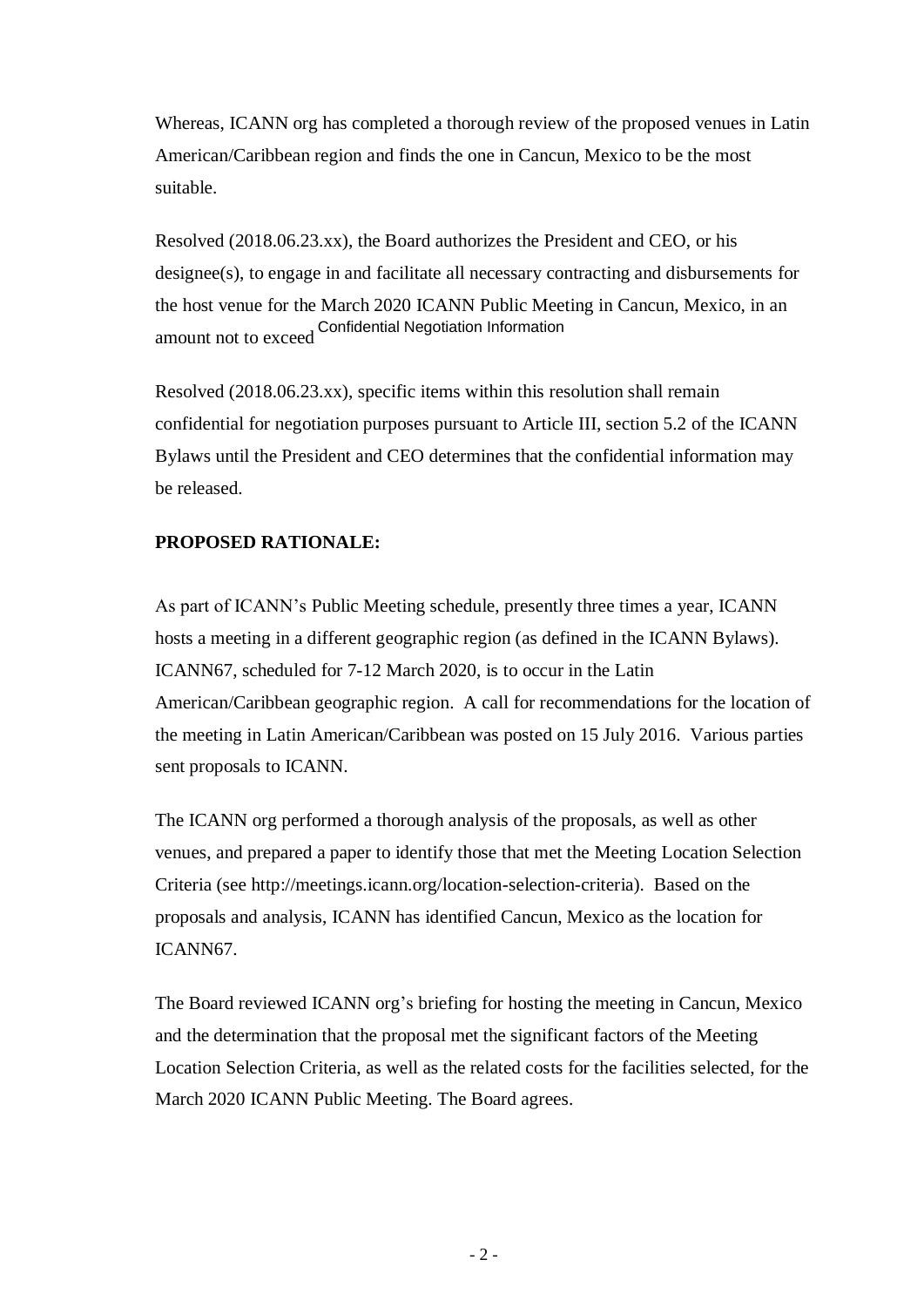Taking this step towards contracting is in the fulfilment of ICANN's mission and in the public interest to ensure that ICANN org is utilizing the right third party providers, and to ensure that it is maximizing available resources in a cost-efficient and effective manner. This action will benefit ICANN's mission to ensure the security, stability and resiliency of the domain name system.

There will be a financial impact on ICANN in hosting the meeting and providing travel support as necessary, as well as on the community in incurring costs to travel to the meeting. But such impact would be faced regardless of the location and venue of the meeting and will be accounted for in the appropriate budget. This action will have no impact on the security or the stability of the DNS.

The Board thanks all who recommended sites for ICANN67.

This is an Organizational Administrative function that does not require public comment.

| Submitted by: | Nick Tomasso                  |  |
|---------------|-------------------------------|--|
| Position:     | VP, Global Meeting Operations |  |
| Date Noted:   | 25 May 2018                   |  |
| Email:        | nick.tomasso@icann.org        |  |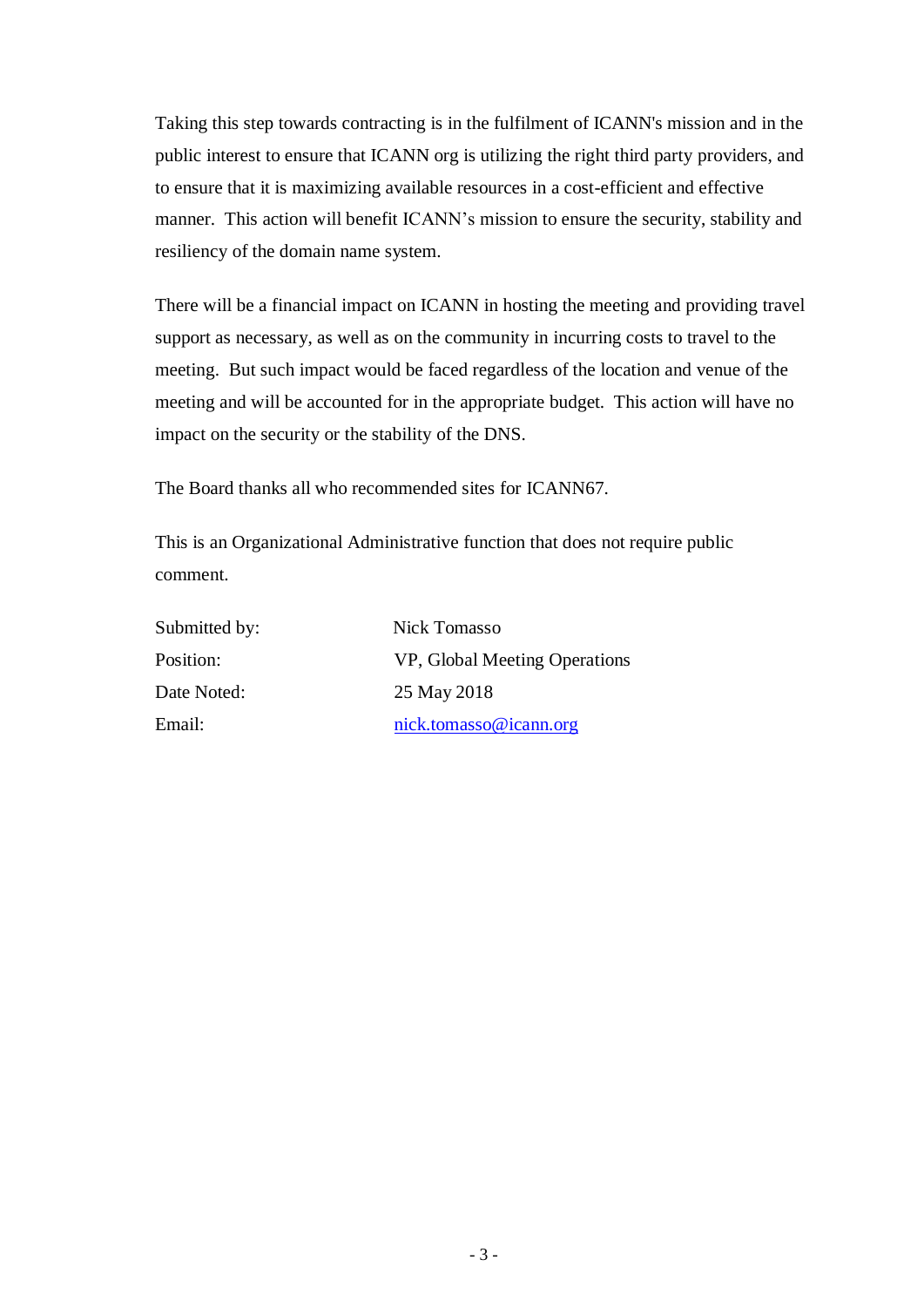#### **ICANN BOARD SUBMISSION No. 2018.06.23.1e**

# **TITLE: June 2020 ICANN Meeting Venue Contracting PROPOSED ACTION: For Board Consideration and Action EXECUTIVE SUMMARY:**

The Board is being asked to authorize ICANN organization to take all steps necessary to complete contracting for the host venue and hotels in Kuala Lumpur, Malaysia for the June 2020 ICANN Public Meeting, which requires Board approval as it will exceed US\$500,000. The Reference Materials for this paper summarizes the steps taken to locate a site for the June 2020 Public Meeting and outlines the facility costs.

As adopted in the November 2016 modifications to ICANN's Delegation of Authority Guidelines, it is the responsibility of the ICANN CEO and Senior Management to identify and select sites for ICANN's Public Meetings within the budget and meetings strategy approved by the Board.

#### **ICANN ORGANIZATION'S RECOMMENDATION:**

ICANN organization recommends that the Board delegate to the President and CEO, or his designee(s), the authority to take all actions necessary to enter into the contracts, and make expense disbursements pursuant to those contracts, for the host venue and hotels in Kuala Lumpur, Malaysia, where ICANN will hold the June 2020 Public Meeting.

#### **BOARD FINANCE COMMITTEE (BFC) RECOMMENDATION***:*

The BFC recommends that the Board delegate to the President and CEO, or his designee(s), the authority to take all actions necessary to enter into the contracts, and make expense disbursements pursuant to those contracts, for the host venue and hotels in Kuala Lumpur, Malaysia, where ICANN will hold its June 2020 Public Meeting.

#### **PROPOSED RESOLUTION:**

Whereas, ICANN intends to hold its second Public Meeting of 2020 in the Asia Pacific region.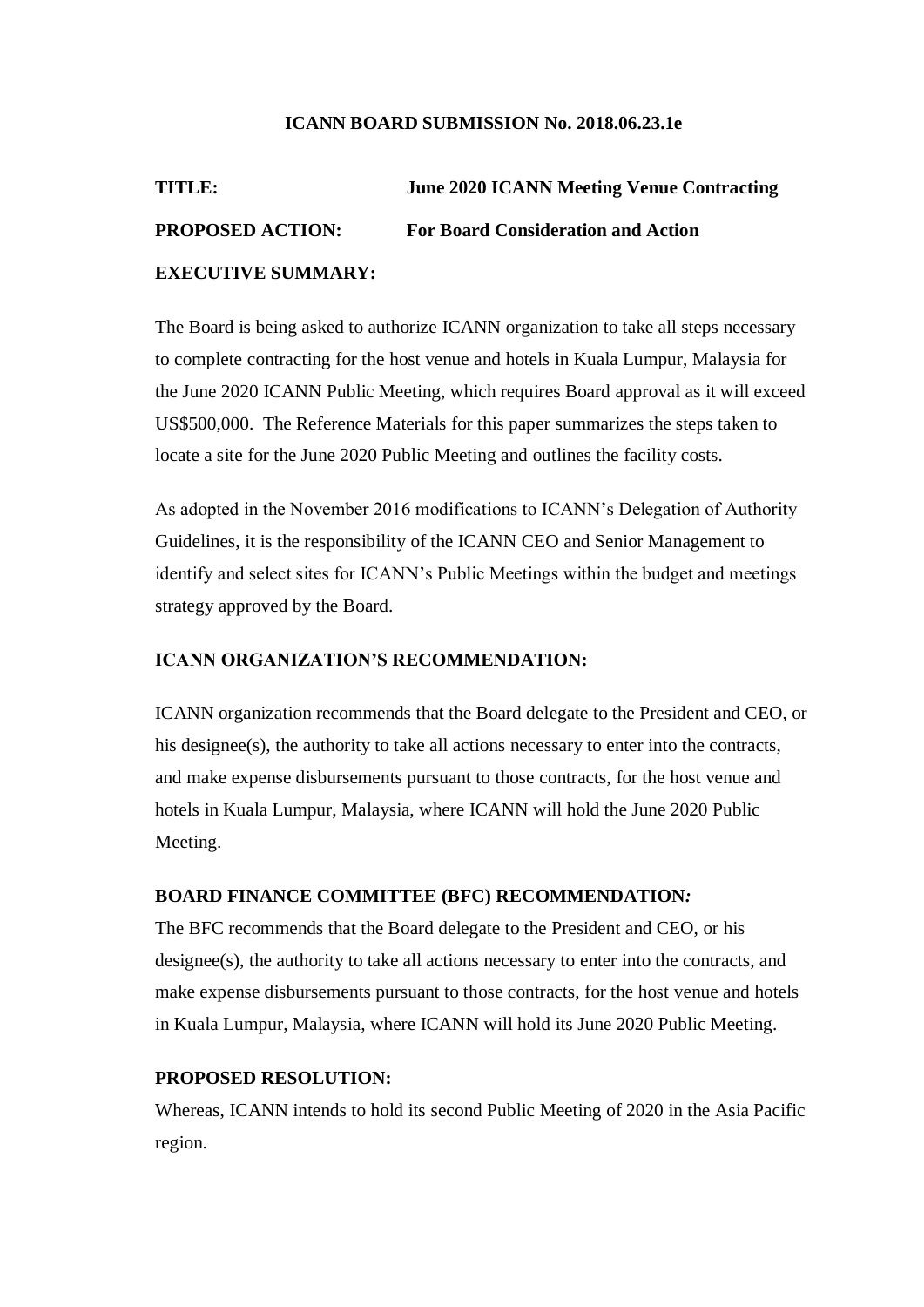Whereas, ICANN org has completed a thorough review of the proposed venues in Asia Pacific region and finds the one in Kuala Lumpur, Malaysia to be the most suitable.

Resolved (2018.06.23.xx), the Board authorizes the President and CEO, or his designee(s), to engage in and facilitate all necessary contracting and disbursements for the host venue and hotels for the June 2020 ICANN Public Meeting in Kuala Lumpur, Malaysia, in an amount not to exceed Confidential Negotiation Information

Resolved (2018.06.23.xx), specific items within this resolution shall remain confidential for negotiation purposes pursuant to Article III, section 5.2 of the ICANN Bylaws until the President and CEO determines that the confidential information may be released.

### **PROPOSED RATIONALE:**

As part of ICANN's Public Meeting schedule, presently three times a year, ICANN hosts a meeting in a different geographic region (as defined in the ICANN Bylaws). ICANN68, scheduled for 22-25 June 2020, is to occur in the Asia Pacific geographic region. A call for recommendations for the location of the meeting in the Asia Pacific region was posted on 15 July 2016. Various parties sent proposals to ICANN.

The ICANN org performed a thorough analysis of the proposals, as well as other venues, and prepared a paper to identify those that met the Meeting Location Selection Criteria (see http://meetings.icann.org/location-selection-criteria). Based on the proposals and analysis, ICANN has identified Kuala Lumpur, Malaysia as the location for ICANN68.

The Board reviewed ICANN org's briefing for hosting the meeting in Kuala Lumpur, Malaysia and the determination that the proposal met the significant factors of the Meeting Location Selection Criteria, as well as the related costs for the facilities selected, for the June 2020 ICANN Public Meeting. The Board agrees.

Taking this step towards contracting is in the fulfilment of ICANN's mission and in the public interest to ensure that ICANN org is utilizing the right third party providers, and to ensure that it is maximizing available resources in a cost-efficient and effective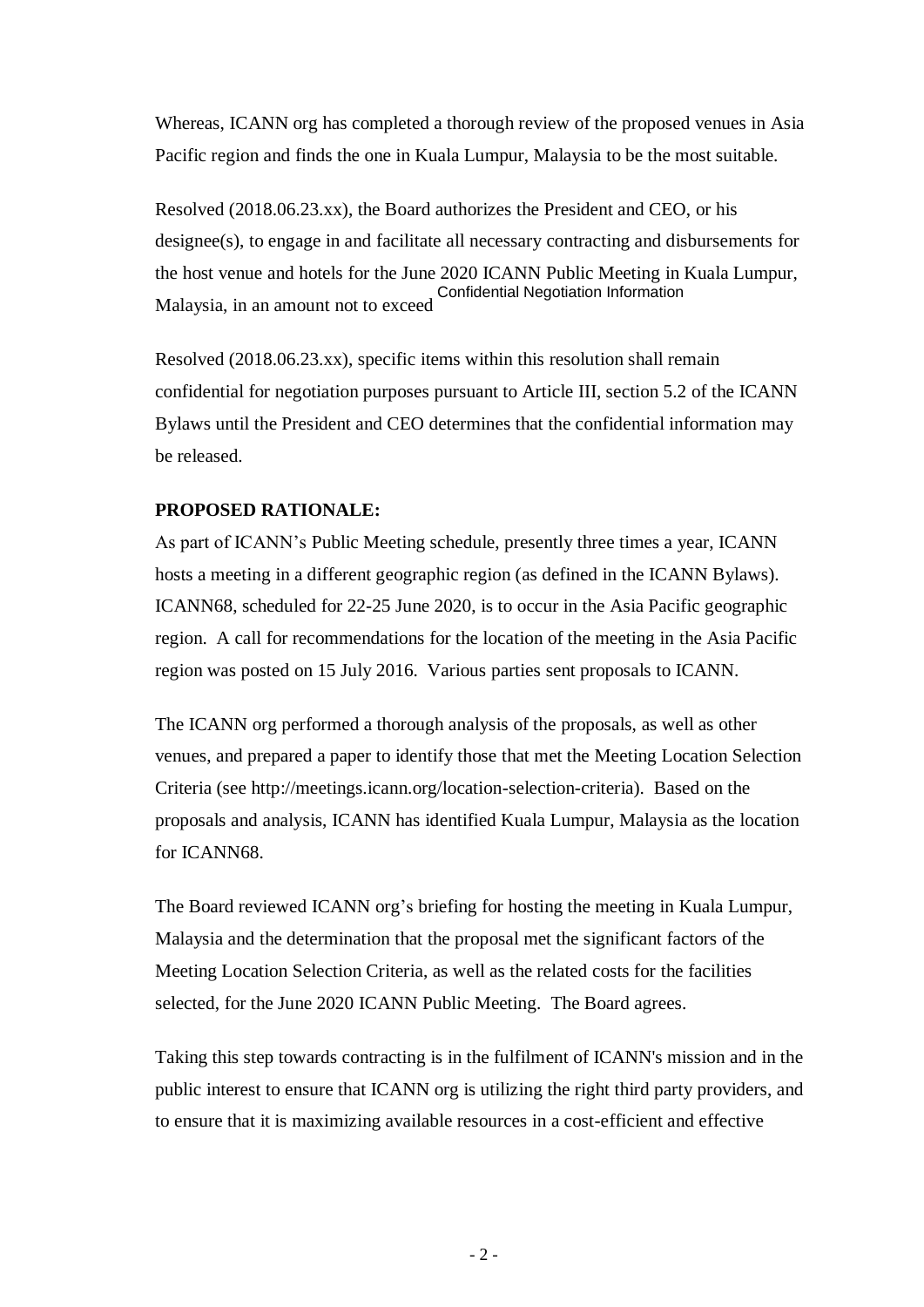manner. This action will benefit ICANN's mission to ensure the security, stability and resiliency of the domain name system.

There will be a financial impact on ICANN in hosting the meeting and providing travel support as necessary, as well as on the community in incurring costs to travel to the meeting. But such impact would be faced regardless of the location and venue of the meeting and will be accounted for in the appropriate budget. This action will have no impact on the security or the stability of the DNS.

The Board thanks all who recommended sites for ICANN68.

This is an Organizational Administrative function that does not require public comment.

| Submitted by: | Nick Tomasso                  |
|---------------|-------------------------------|
| Position:     | VP, Global Meeting Operations |
| Date Noted:   | 25 May 2018                   |
| Email:        | nick.tomasso@icann.org        |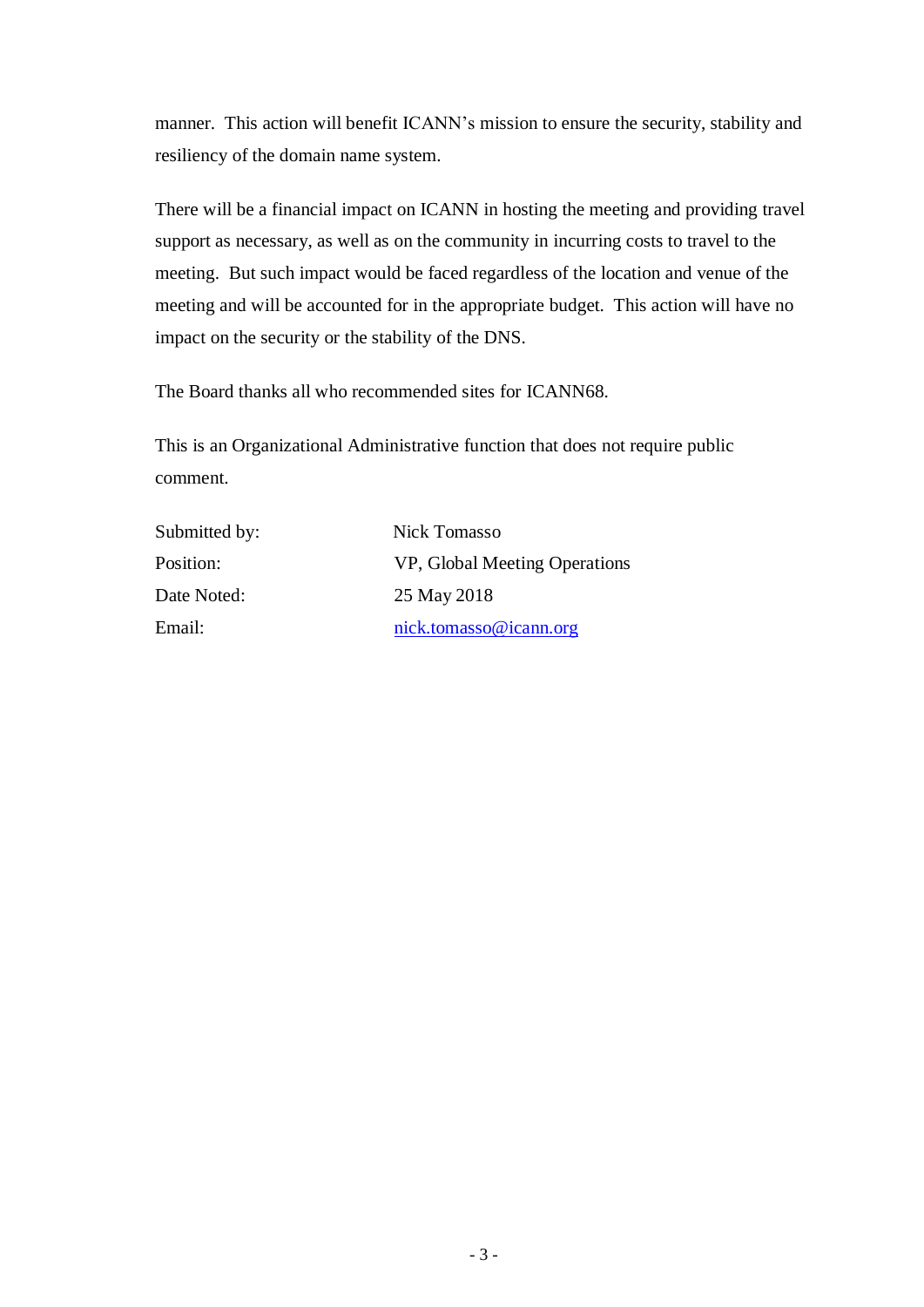#### **ICANN BOARD SUBMISSION No. 2018.06.23.1f**

# **TITLE: October 2020 ICANN Meeting Venue Contracting PROPOSED ACTION: For Board Consideration and Action EXECUTIVE SUMMARY:**

The Board is being asked to authorize ICANN organization to take all steps necessary to complete contracting for the host venue and hotel in Hamburg, Germany for the October 2020 ICANN Public Meeting, which requires Board approval as it will exceed US\$500,000. The Reference Materials for this paper summarizes the steps taken to locate a site for the October 2020 Public Meeting and outlines the facility costs.

As adopted in the November 2016 modifications to ICANN's Delegation of Authority Guidelines, it is the responsibility of the ICANN President and CEO and Senior Management to identify and select sites for ICANN's Public Meetings within the budget and meetings strategy approved by the Board.

#### **ICANN ORGANIZATION RECOMMENDATION:**

ICANN organization recommends that the Board delegate to the President and CEO, or his designee(s), the authority to take all actions necessary to enter into the contracts, and make expense disbursements pursuant to those contracts, for the host venue and hotel in Hamburg, Germany, where ICANN will hold the October 2020 Public Meeting.

#### **BOARD FINANCE COMMITTEE (BFC) RECOMMENDATION***:*

The BFC recommends that the Board delegate to the President and CEO, or his designee(s), the authority to take all actions necessary to enter into the contracts, and make expense disbursements pursuant to those contracts, for the host venue and hotel in Hamburg, Germany, where ICANN will hold its October 2020 Public Meeting.

#### **PROPOSED RESOLUTION:**

Whereas, ICANN intends to hold its third Public Meeting of 2020 in the European region.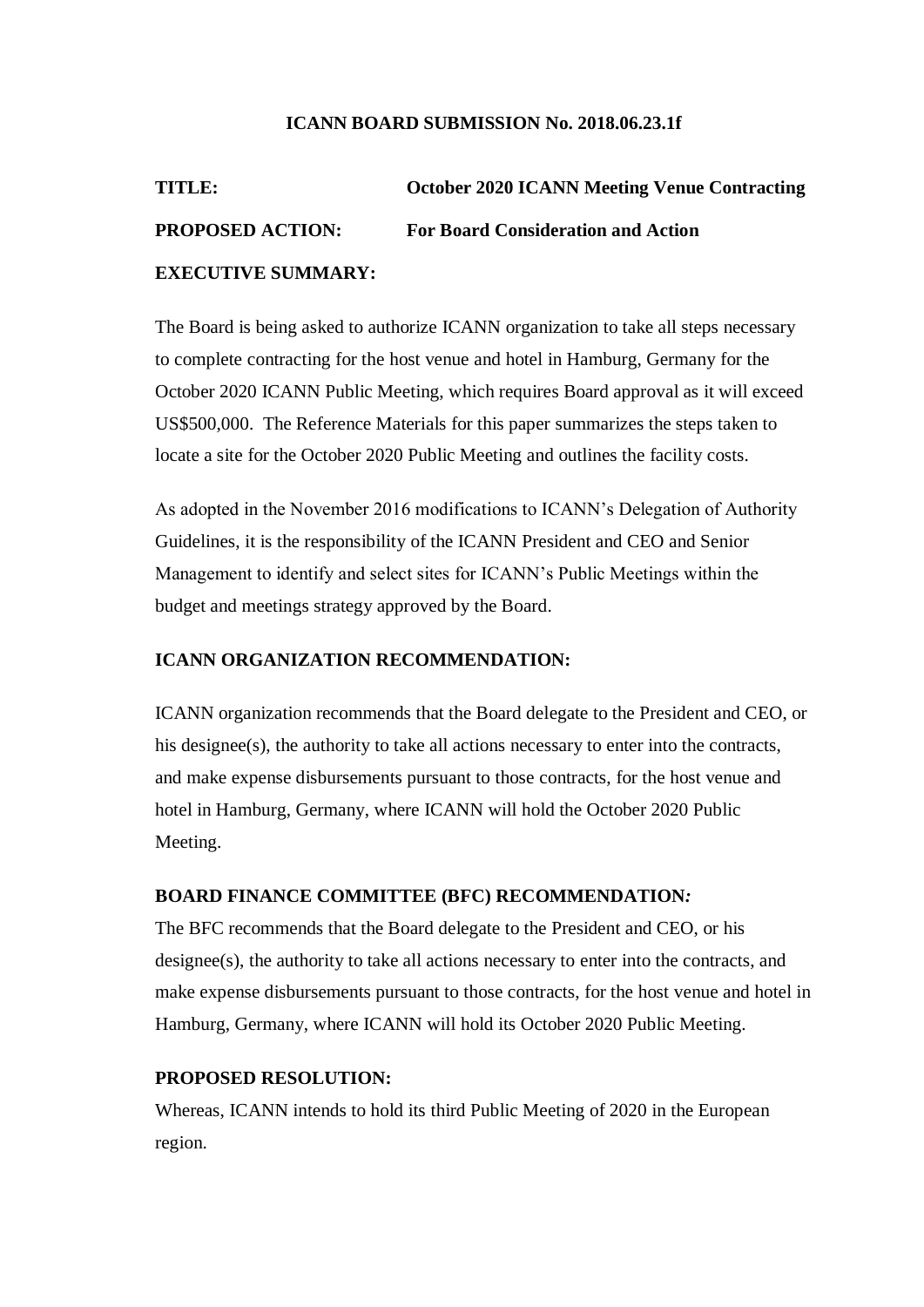Whereas, ICANN organization has completed a thorough review of the proposed venues in the European region and finds the one in Hamburg, Germany to be the most suitable.

Resolved (2018.06.23.xx), the Board authorizes the President and CEO, or his designee(s), to engage in and facilitate all necessary contracting and disbursements for the host venue and hotel for the October 2020 ICANN Public Meeting in Hamburg, Germany, in an amount not to exceed Confidential Negotiation Information

Resolved (2018.06.23.xx), specific items within this resolution shall remain confidential for negotiation purposes pursuant to Article III, section 5.2 of the ICANN Bylaws until the President and CEO determines that the confidential information may be released.

#### **PROPOSED RATIONALE:**

As part of ICANN's Public Meeting schedule, presently three times a year, ICANN hosts a meeting in a different geographic region (as defined in the ICANN Bylaws). ICANN69, scheduled for 17-23 October 2020, is to occur in the European geographic region. A call for recommendations for the location of the meeting in Europe was posted on 15 July 2016. Various parties sent proposals to ICANN.

ICANN organization performed a thorough analysis of the proposals, as well as other venues, and prepared a paper to identify those that met the Meeting Location Selection Criteria (see http://meetings.icann.org/location-selection-criteria). Based on the proposals and analysis, ICANN has identified Hamburg, Germany as the location for ICANN69.

The Board reviewed ICANN organization's briefing for hosting the meeting in Hamburg, Germany and its determination that the proposal met the significant factors of the Meeting Location Selection Criteria, as well as the related costs for the facilities selected, for the October 2020 ICANN Public Meeting. The Board agrees.

Taking this step towards contracting is in the fulfilment of ICANN's mission and in the public interest to ensure that ICANN org is utilizing the right third party providers, and to ensure that it is maximizing available resources in a cost-efficient and effective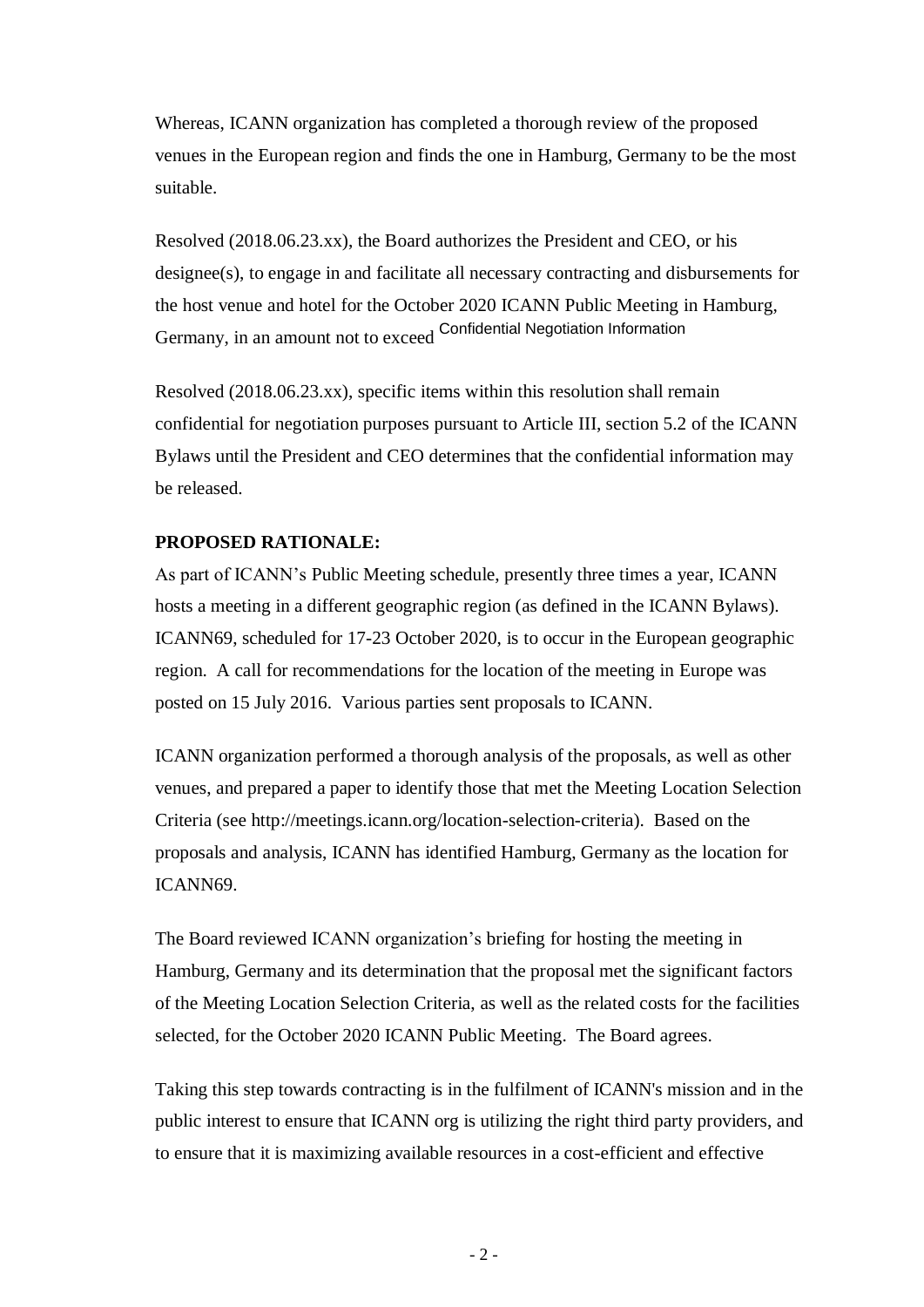manner. This action will benefit ICANN's mission to ensure the security, stability and resiliency of the domain name system.

There will be a financial impact on ICANN in hosting the meeting and providing travel support as necessary, as well as on the community in incurring costs to travel to the meeting. But such impact would be faced regardless of the location and venue of the meeting and will be accounted for in the appropriate budget. This action will have no impact on the security or the stability of the DNS.

The Board thanks all who recommended sites for ICANN69.

This is an Organizational Administrative function that does not require public comment.

| Submitted by: | Nick Tomasso                  |
|---------------|-------------------------------|
| Position:     | VP, Global Meeting Operations |
| Date Noted:   | 25 May 2018                   |
| Email:        | nick.tomasso@icann.org        |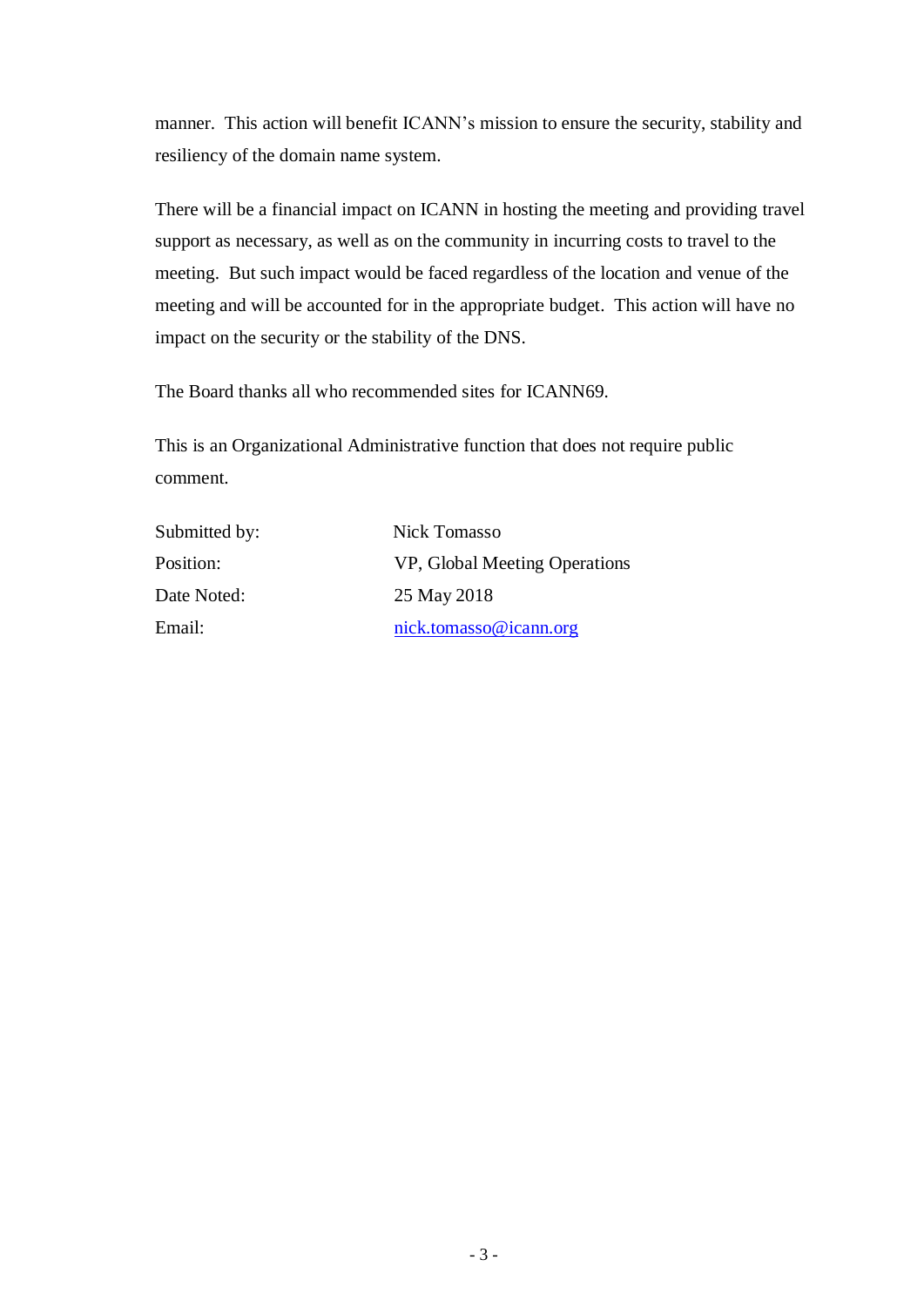#### **ICANN BOARD PAPER NO. 2018.06.23.1g**

## **TITLE: Board Consideration of SSAC Recommendations from SAC047, SAC058, SAC061, SAC090, and SAC097 PROPOSED ACTION: For Board Consideration and Approval EXECUTIVE SUMMARY:**

The Security and Stability Advisory Committee (SSAC) publishes advisories with recommendations to the ICANN Board relating to matters of security and stability. The ICANN organization has evaluated the following SSAC reports for implementation feasibility and recommends that the Board accepts these advice:

- SAC047 Recommendation 2: SSAC Comment on the ICANN gTLD Registry Transition Processes Model
- SAC058 Recommendation 3: SSAC Report on Domain Name Registration Data Validation
- SAC061 Recommendation 2: SSAC Comment on ICANN's Initial Report from the Expert Working Group on gTLD Directory Services
- SAC090 Recommendations 1, 2, 3, and 4: SSAC Advisory on the Stability of the Domain Namespace
- SAC097 Recommendations 1, 2, 3 and 4: SSAC Advisory Regarding the Centralized Zone Data Service (CZDS) and Registry Operator Monthly Activity Reports

SAC047, SAC058, and SAC061 pre-date the Action Request Register (ARR) while SAC090 and SAC097were issued by the SSAC since the establishment of the ARR in mid 2016.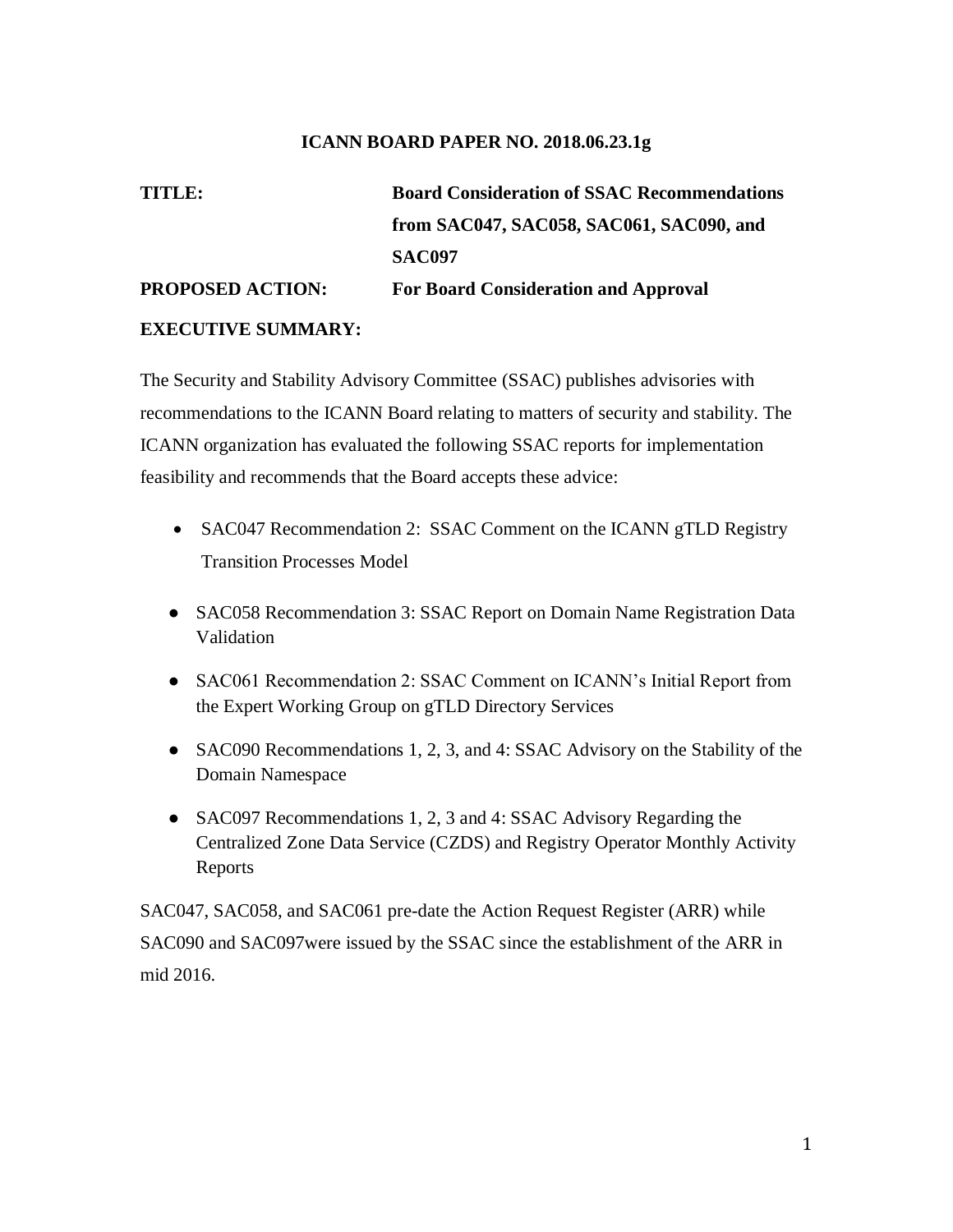#### **STAFF RECOMMENDATION:**

ICANN org recommends that the Board adopt the scorecard "ICANN Board Action for SSAC Advice Documents SAC047, SAC058, SAC061, SAC090, and SAC097 (08 June 2018)" to address the SSAC's advice.

#### **PROPOSED RESOLUTION**:

Whereas, the Security and Stability Advisory Committee (SSAC) submitted recommendations in SAC Documents: SAC047, SAC058, SAC061, SAC090, and SAC097.

Whereas, the ICANN org has evaluated the feasibility of the SSAC's advice and developed implementation recommendations for each, or noted the completed implementation where relevant.

Whereas, the Board has considered the SSAC Advice and the ICANN org's implementation recommendations relating to these advice.

Resolved (2018.06.23.xx), the Board adopts the scorecard titled "ICANN Board Action for SSAC Advice Documents SAC047, SAC058, SAC061, SAC090, and SAC097 (08 June 2018)." **[INSERT LINK TO FINAL SSAC ADVICE SCORECARD ADOPTED BY BOARD]**, and directs the CEO or his designee to implement the advice as described in the scorecard.

### **PROPOSED RATIONALE:**

The Action Request Register is a framework intended to improve the process for the Board's consideration of recommendations to the ICANN Board, including advice from ICANN Advisory Committees. This framework has been under development since 2015, and as part of the initial effort, the ICANN org reviewed SSAC Advice issued between 2010 and 2015 to identify items that had not yet received Board consideration. The results of this initial review were communicated to the SSAC Chair in a letter from the Chair of the ICANN Board on 19 October 2016 (see

https://www.icann.org/en/system/files/correspondence/crocker-to-faltstrom-19oct16-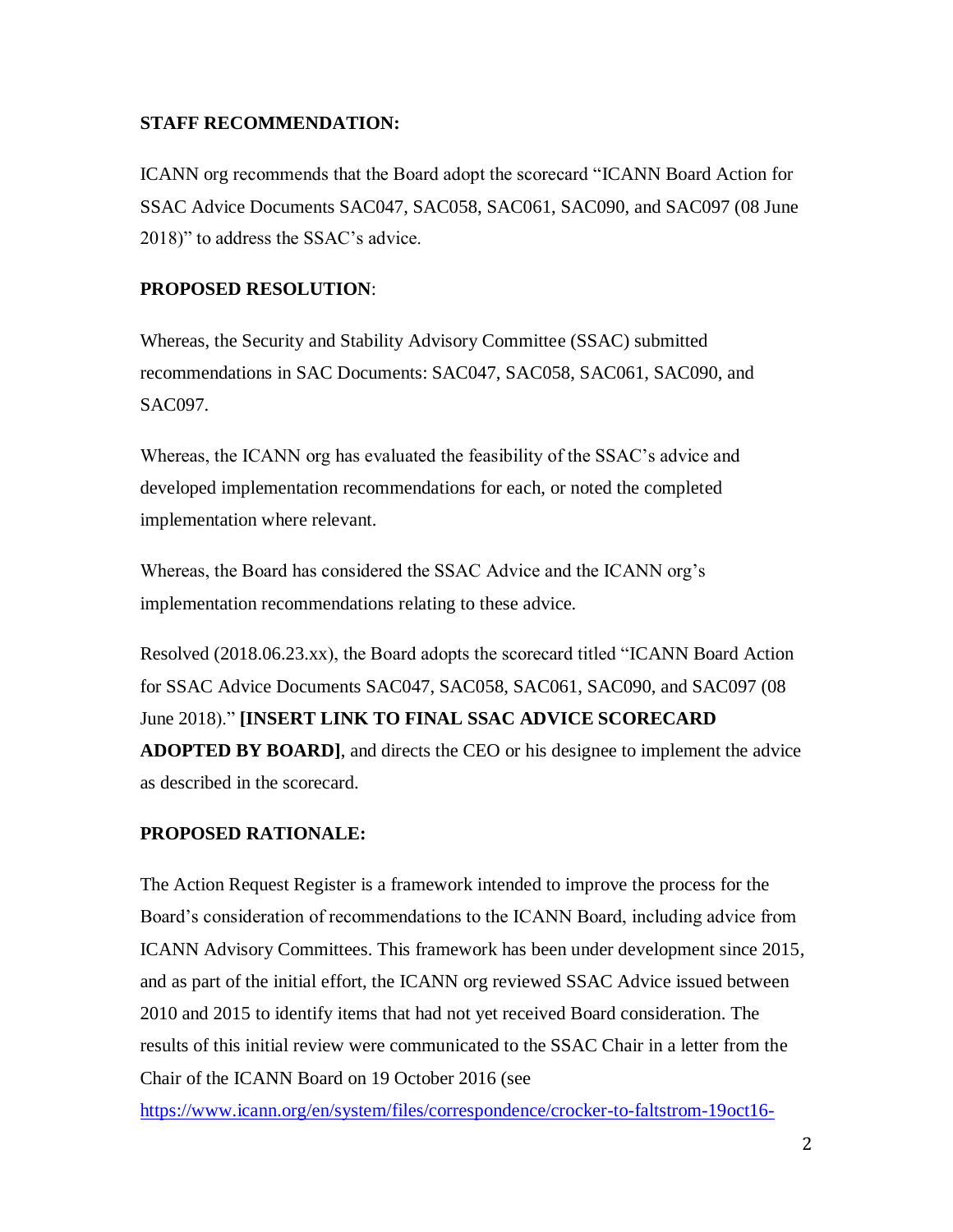en.pdf). This resolution is intended to address several of items that were identified as open at that time, as well as two items that have been submitted to ICANN Board and processed by the ICANN org since the inception of the ARR.

As part of the Action Request Register process, for each advice item presented with this resolution, the ICANN org has reviewed the request, confirmed its understanding of the SSAC's request with the SSAC, and evaluated the implementation feasibility of the request.

Background information on each advice document is provided below:

SAC047, recommendation 2, recommends that ICANN preserve operational data about ex-registries and define a framework to share such data with the community.

SAC058, recommendation 3, recommends that the ICANN community seek to identify validation techniques that can be automated.

SAC061, recommendation 2, recommends that the ICANN Board ensure that a formal security risk assessment of the registration data policy be conducted as an input into the Policy Development Process.

SAC090, recommendation 1, recommends that the ICANN Board take appropriate steps to establish definitive and unambiguous criteria for determining whether or not a syntactically valid domain name label could be a top-level domain name in the global DNS.

SAC090, recommendation 2, recommends that the scope of work presented in recommendation 1 include at least the following issues and questions:

1) Should ICANN formalize in policy the status of the names listed on the reserved names listed in Section 2.2.1.2.1 and ineligible strings listed in Section 2.2.1.2.3 of the Applicant Guidebook, the two-character ISO 3166 codes proscribed by reference in Section 2.2.1.3.2 Part III of the Applicant Guidebook, the geographic names proscribed by reference in Section 2.2.1.4 of the Applicant Guidebook, the names listed in RFC 6761? If so: i) How should ICANN respond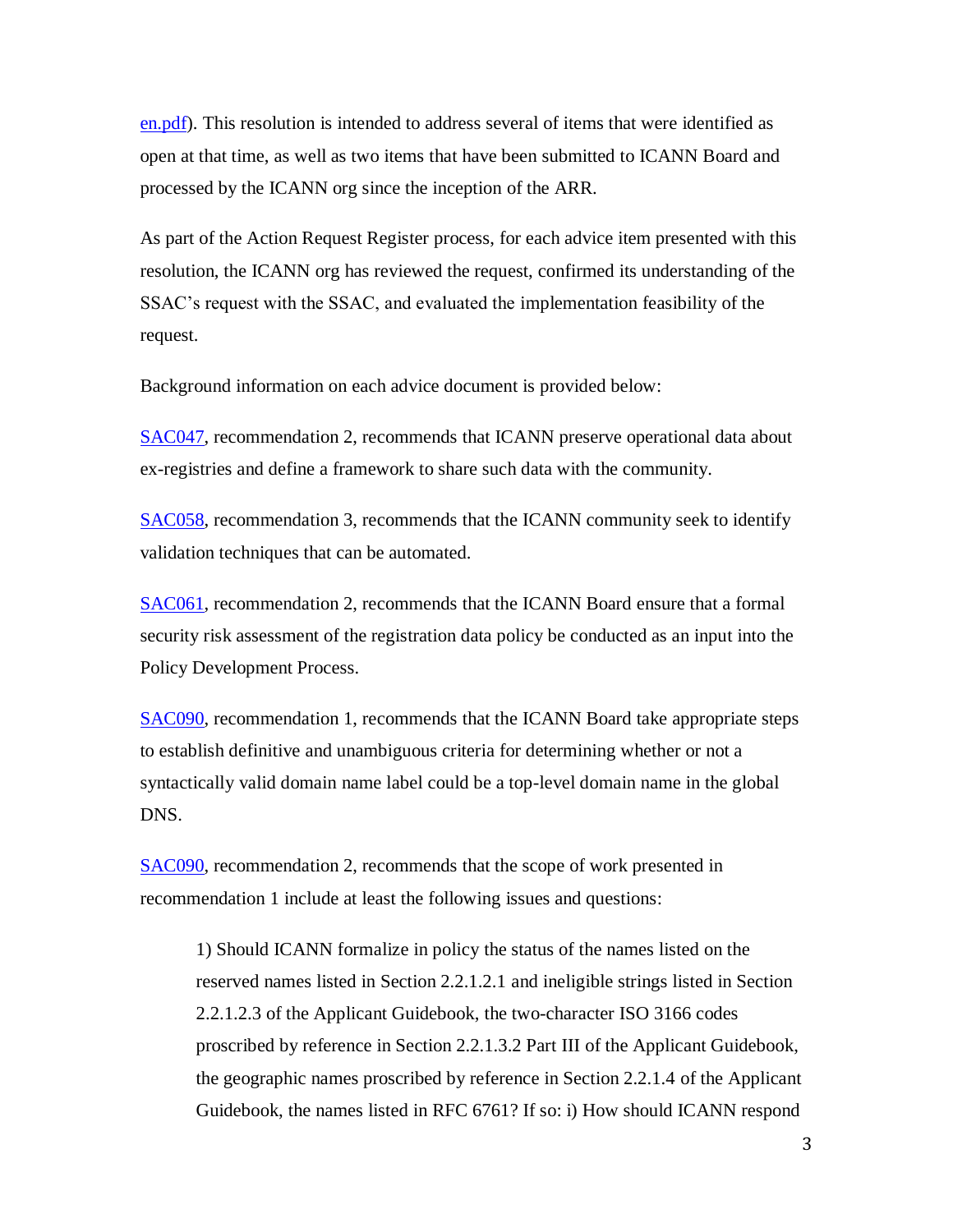to changes that other parties may make to lists that are recognized by ICANN but are outside the scope of ICANN's direct influence? ii) How should ICANN respond to a change in a recognized list that occurs during a round of new gTLD applications?

2) The IETF is an example of a group outside of ICANN that maintains a list of "special use" names. What should ICANN's response be to groups outside of ICANN that assert standing for their list of special names?

3) Should ICANN formalize in policy the status of private use names? If so: i) How should ICANN deal with private use names such as .corp, .home, and .mail that already are known to collide on a large scale with formal applications for the same names as new ICANN-recognized gTLDs ii) How should ICANN discover and respond to future collisions between private use names and proposed new ICANN-recognized gTLDs?

SAC090, recommendation 3, recommends that the ICANN Board establish effective means of collaboration on these issues with relevant groups outside of ICANN, including the IETF.

SAC090, recommendation 4, recommends that ICANN complete recommendations 1 through 3 before making any decision to add new TLD names to the global DNS.

SAC097, recommendation 1, recommends that the ICANN Board suggest to ICANN org to consider revising the CZDS system to address the problem of subscriptions terminating automatically by default.

SAC097, recommendation 2, recommends that the ICANN Board suggest to ICANN org to ensure that in subsequent rounds of new gTLDs, the CZDS subscription agreement conform to the changes executed as a result of implementing recommendation 1.

SAC097, recommendation 3, recommends that the ICANN Board suggest to ICANN org to seek ways to reduce the number of zone file access complaints, and resolve complaints in a timely manner.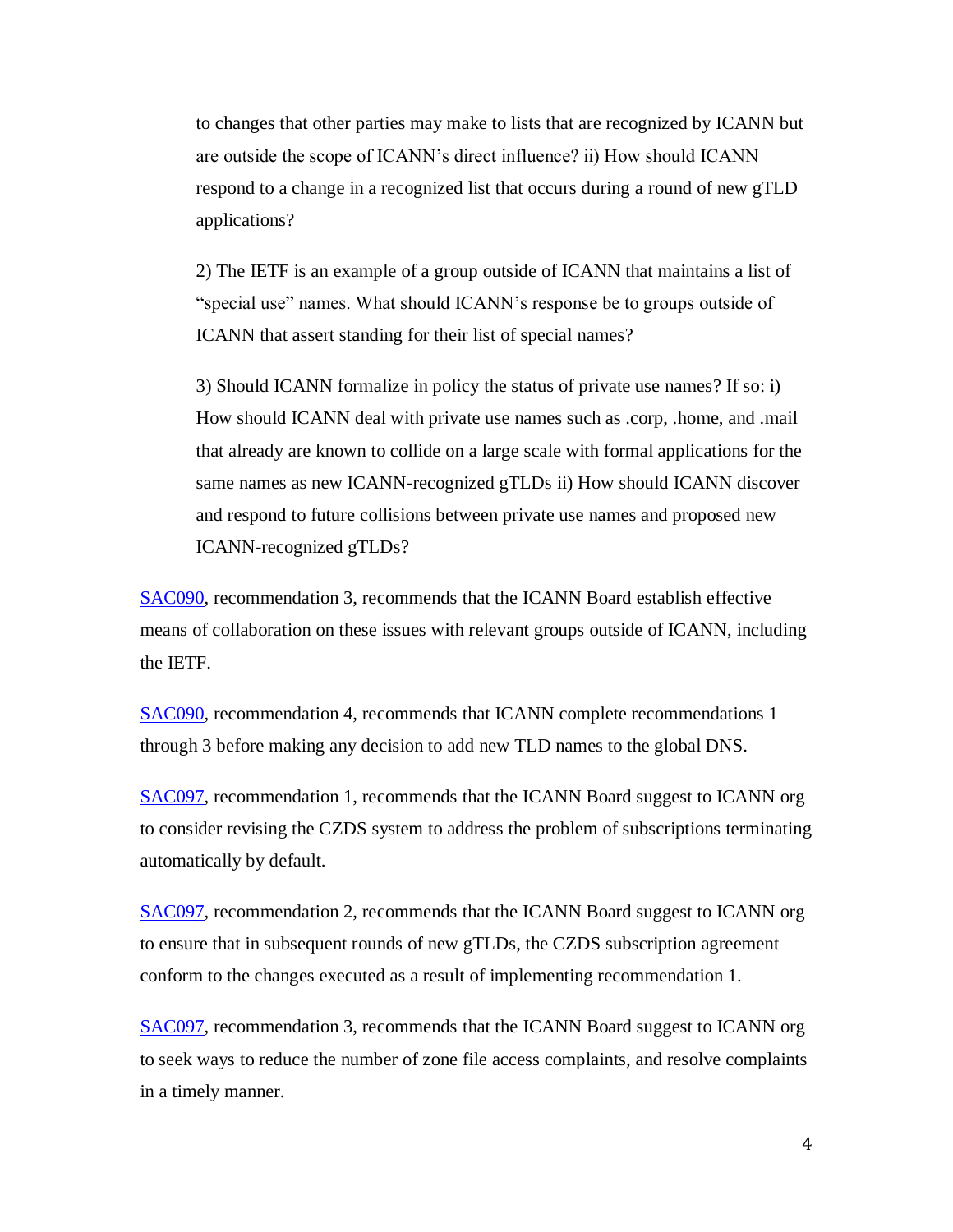SAC097, recommendation 4, recommends that the ICANN Board suggest to ICANN org to ensure that zone file access and Web-based WHOIS query statistics are accurately and publicly reported, according to the standards that are uniform across all gTLD registry operators. The Zone File Access metric should be clarified.

The Board's acceptance of these advice serves the public interest and is in furtherance of ICANN's mission as it improves the security and stability of the DNS. Implementation of these advice can be accomplished within ICANN org's existing operating plan and budget.

In considering these advice, the Board reviewed the following materials:

- SSAC047 <<https://www.icann.org/en/groups/ssac/documents/sac-047-en.pdf>>
- SSAC058 <<https://www.icann.org/en/groups/ssac/documents/sac-058-en.pdf>>
- SSAC061 <<https://www.icann.org/en/groups/ssac/documents/sac-061-en.pdf>>
- SSAC090 <<https://www.icann.org/en/groups/ssac/documents/sac-090-en.pdf>>
- SSAC097 <<https://www.icann.org/en/groups/ssac/documents/sac-097-en.pdf>>
- 2012 Applicant Guidebook <<https://newgtlds.icann.org/en/applicants/agb/guidebook-full-04jun12-en.pdf>>
- GNSO Subsequent Procedures for gTLDs PDP Working Group Charter <<https://gnso.icann.org/en/issues/new-gtlds/subsequent-procedures-charter- $21$ jan $16$ -en.pdf $>$
- RFC  $6761 \leq \frac{\text{https://tools.ietf.org/html/rfcc6761>}}{\text{https://tools.ietf.org/html/rfcc6761>}}$
- Name Collision Occurrence Management Framework <<https://www.icann.org/en/system/files/files/name-collision-framework-30jul14-en.pdf>>
- 2013 Registrar Accreditation Agreement <<https://www.icann.org/en/resources/registrars/raa/approved-with-specs-27jun13-en.htm>>
- GNSO gTLD Registration Data Services PDP Working Group Charter <<https://gnso.icann.org/en/drafts/whois-ng-gtld-rds-charter-07oct15-en.pdf>>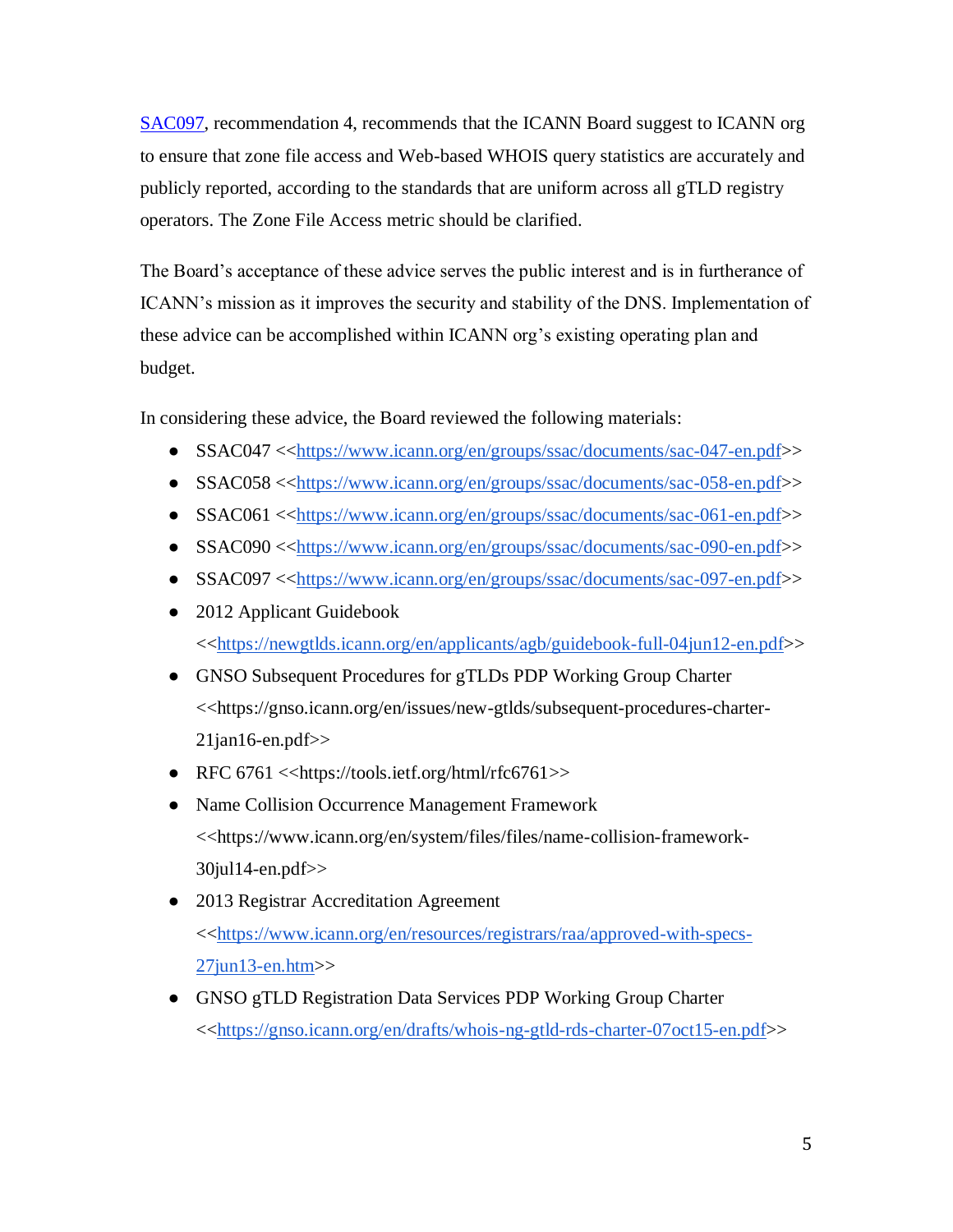- Expert Working Group (EWG) on Next Generation Directory Services Final Report <<https://www.icann.org/en/system/files/files/final-report-06jun14 en.pdf>>
- Zone File Access Advisory Group Archive: https://archive.icann.org/en/topics/new-gtlds/zone-file-access-en.htm
- Zone File Access Concept Paper: https://archive.icann.org/en/topics/newgtlds/zfa-concept-paper-18feb10-en.pdf

#### **Signature Block:**

Submitted by: Akram Atallah Position: President, Global Domains Division Date Noted: 8 June 2018 Email: Akram.Atallah@icann.org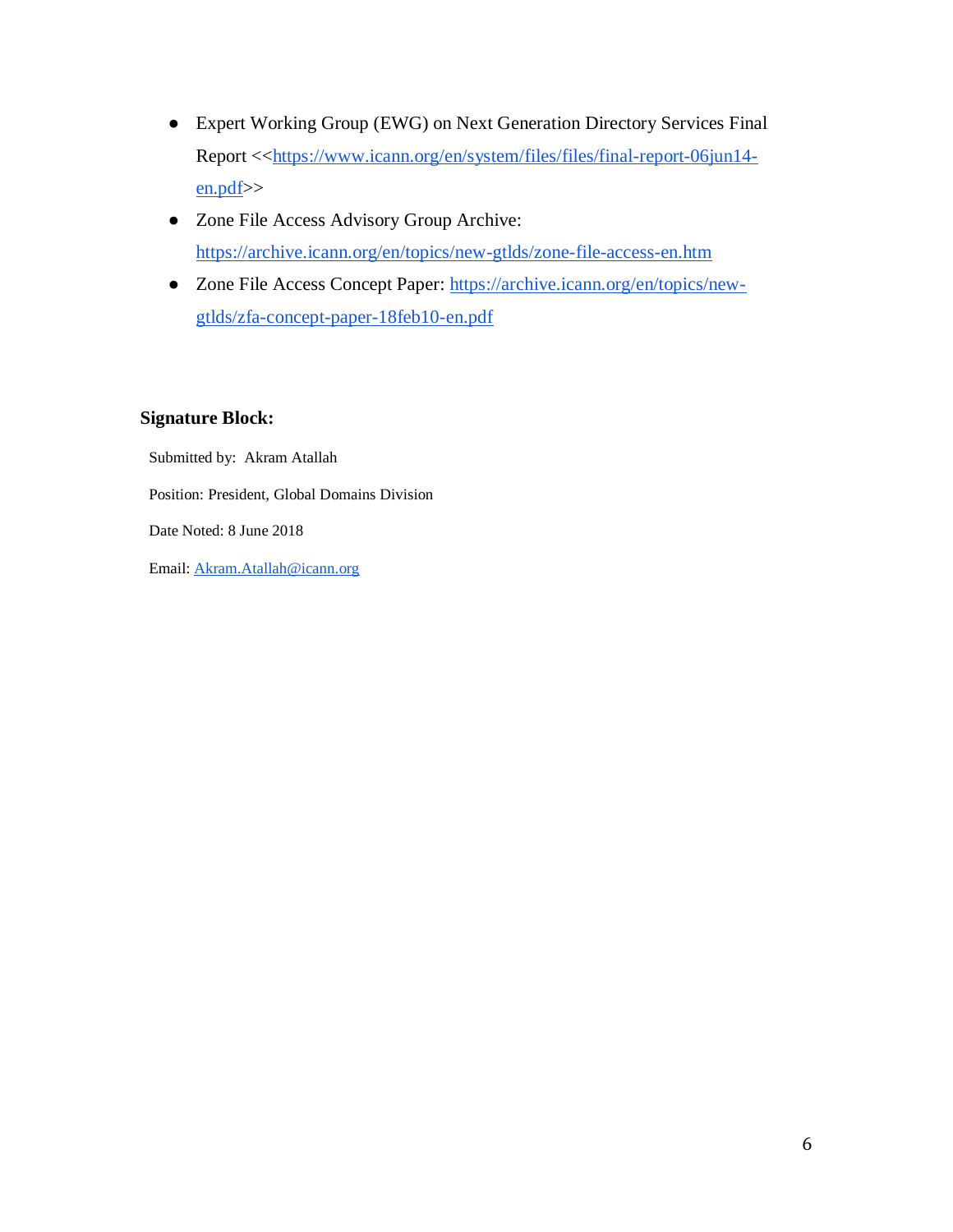## **ICANN Board Paper No. 2018.06.23.1h**

## **TITLE: Organizational Review of the At-Large - Final Report and Recommendations**

## **PROPOSED ACTION: For Board Consideration and Approval**

## **EXECUTIVE SUMMARY**

The Board is considering action on the second Organizational Review of the At-Large, mandated by the ICANN Bylaws. The review included the At-Large Advisory Committee (ALAC), the Regional At-Large Organizations (RALOs) and the At-Large Structures (ALSs). Having reviewed all relevant documentation and having considered input from the ICANN community,<sup>1</sup> the Organizational Effectiveness Committee of the ICANN Board (OEC) recommends to the Board that the ALAC approved At-Large Review Implementation Overview Proposal addresses the issues raised in the Final Report issued by the independent examiner. Therefore, the OEC recommends to the Board to accept the Final Report; to accept the At-Large Review Implementation Overview Proposal; and for that document to guide the implementation process.

## **BACKGROUND**

 $\overline{a}$ 

The second Organizational Review of the At-Large (At-Large review) started in May 2016 as mandated by the ICANN Bylaws, **Article 4, Section 4.4.** During its work, the independent examiner, ITEMS International (ITEMS) reviewed relevant documentation, conducted over 100 face-to-face interviews with members of the At-Large community, the ICANN community, the ICANN Board, and the ICANN organization. ITEMS' survey gathered 242 individual responses.

<sup>&</sup>lt;sup>1</sup> Such as public comment on the Draft Report, and letters from the Contracted Parties House (CPH) of the GNSO Council, and the Non-Commercial Stakeholder Group (NCSG) of the GNSO.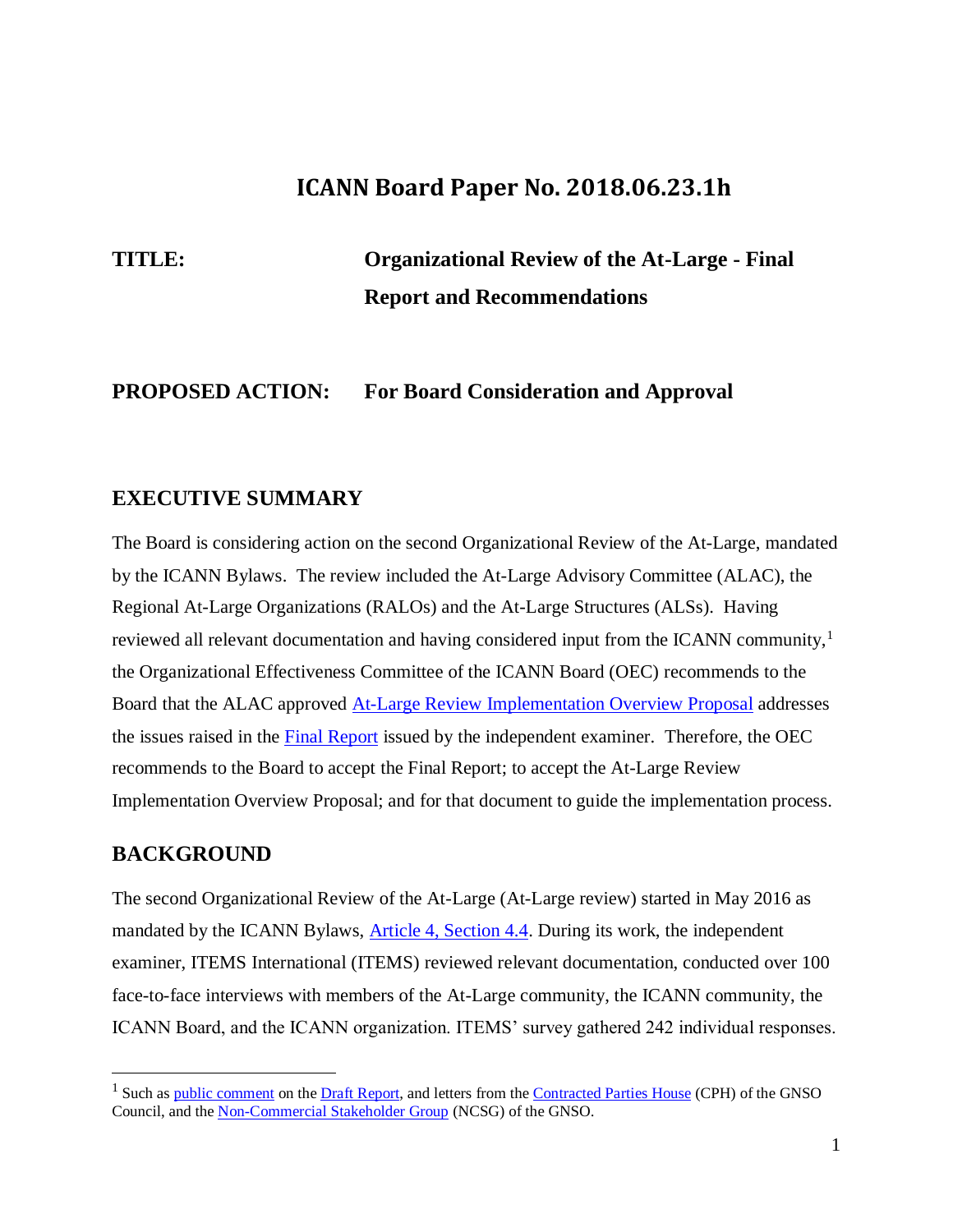In addition, ITEMS held 15 calls, three face-to-face meetings with the At-Large Review Working Party and two community-wide webinars. According to its Charter, the At-Large Review Working Party (RWP) was formed to function as a liaison between the ALAC/At-Large, the Independent Examiner and the Organizational Effectiveness Committee of the Board, to provide input on review criteria, coordinate interviews and objectively supply clarification and responses to the preliminary findings and recommendations. Once a final report is issued, the RWP is expected to coordinate with the At-Large to prepare an Implementation Plan and champion the implementation of improvement activities.

A Draft Report prepared by ITEMS was published for public comment, following the standard ICANN process. 15 comments were submitted, five authored by individual contributors, and ten by organizations (including five organizations affiliated with the At-Large community). See Staff Report of Public Comment Proceeding. In May 2017, ITEMS, submitted its Final Report containing a detailed assessment of the At-Large Advisory Committee (ALAC), the Regional At-Large Organizations (RALOs) and the At-Large Structures (ALSs) and 16 recommendations to improve their structure, function, and operations.

In response, the RWP issued the  $At-Large Review$  Recommendations Feasibility Assessment  $\&$ Implementation Plan. Noting wide disparity in views, the Organizational Effectiveness Committee of the ICANN Board (OEC) asked ICANN organization to map the underlying issues noted in the Final Report and the At-Large Review Recommendations Feasibility Assessment & Implementation Plan (mapping document) and, once approved by the OEC, it was submitted to the RWP. In response to the mapping document, the RWP drafted the **At-Large Review** Implementation Overview Proposal. The document provided ALAC comments on ITEMS' assessments, as well as alternative ALAC implementation proposals.

Following the publication of the At-Large Review Implementation Overview Proposal, the CPH, the  $NCSG$ , and a group called Atlarge.watch,<sup>2</sup> which submitted its letter anonymously, wrote to

 $\overline{a}$ 

 $2$  ICANN policy is not to publish anonymized material.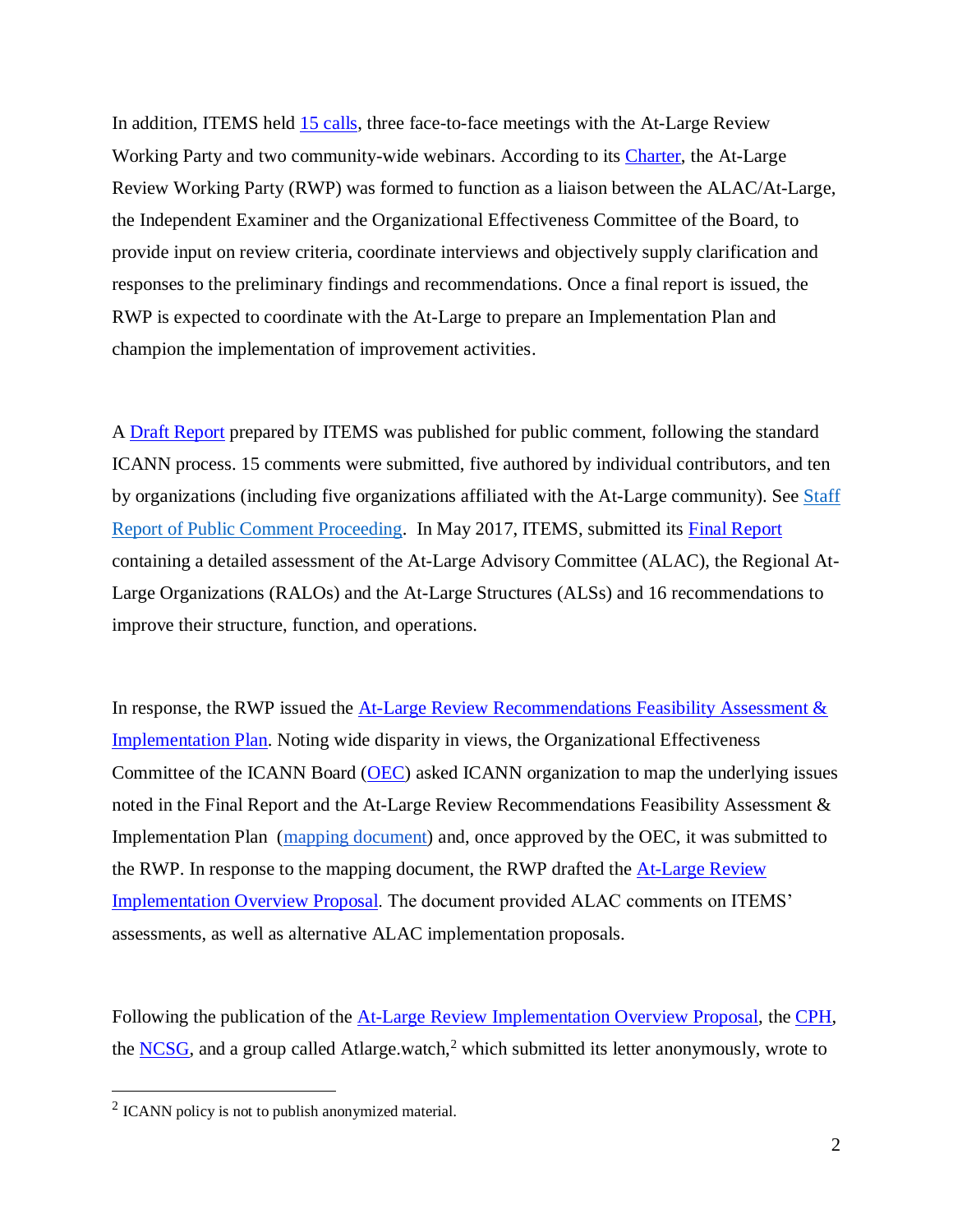the ICANN Board. Both the NCSG and the CPH called for an updated implementation overview to address all questions from the mapping document and the outcome to "be presented to the whole ICANN community, so that any further input from, or discussion with, the community can be arranged, to see the Review through to an appropriate end."

The OEC noted these concerns and has considered them together with all other community input received throughout this review process. The OEC believes that conducting an additional round of public comments is not in line with the organizational review process, and would unnecessarily prolong the second At-Large Review and the implementation of improvements. Regarding the letters sent by the CPH and NCSG, the OEC's recommendation, and the resulting Board action was compelled by the fact that the ALAC took on this fruitful discussion and responded in a substantive and detailed way.

Having considered all relevant documents, including all feedback received from the ICANN community, the OEC recommended to the Board that it is appropriate to move the At-Large Review forward, based on the discussion and assurances provided by the ALAC, and that there is no further need for the RWP to provide answers to the questions raised in the mapping document.

#### **Organizational Effectiveness Committee's Recommendation to the ICANN Board**

The OEC recommends to the Board to accept the **Final Report**; to accept the **At-Large Review** Recommendations Feasibility Assessment & Implementation Plan; to accept the At-Large Review Implementation Overview Proposal and to use it as a guide for the At-Large review implementation process.

The OEC also recommends to the Board to direct the ALAC to draft a detailed implementation plan. The implementation plan shall contain a detailed overview of ALAC-developed metrics for each of the implementation steps, including a concise overview of the current state for each of the ALAC's proposals contained in the At-Large Review Implementation Overview Proposal, a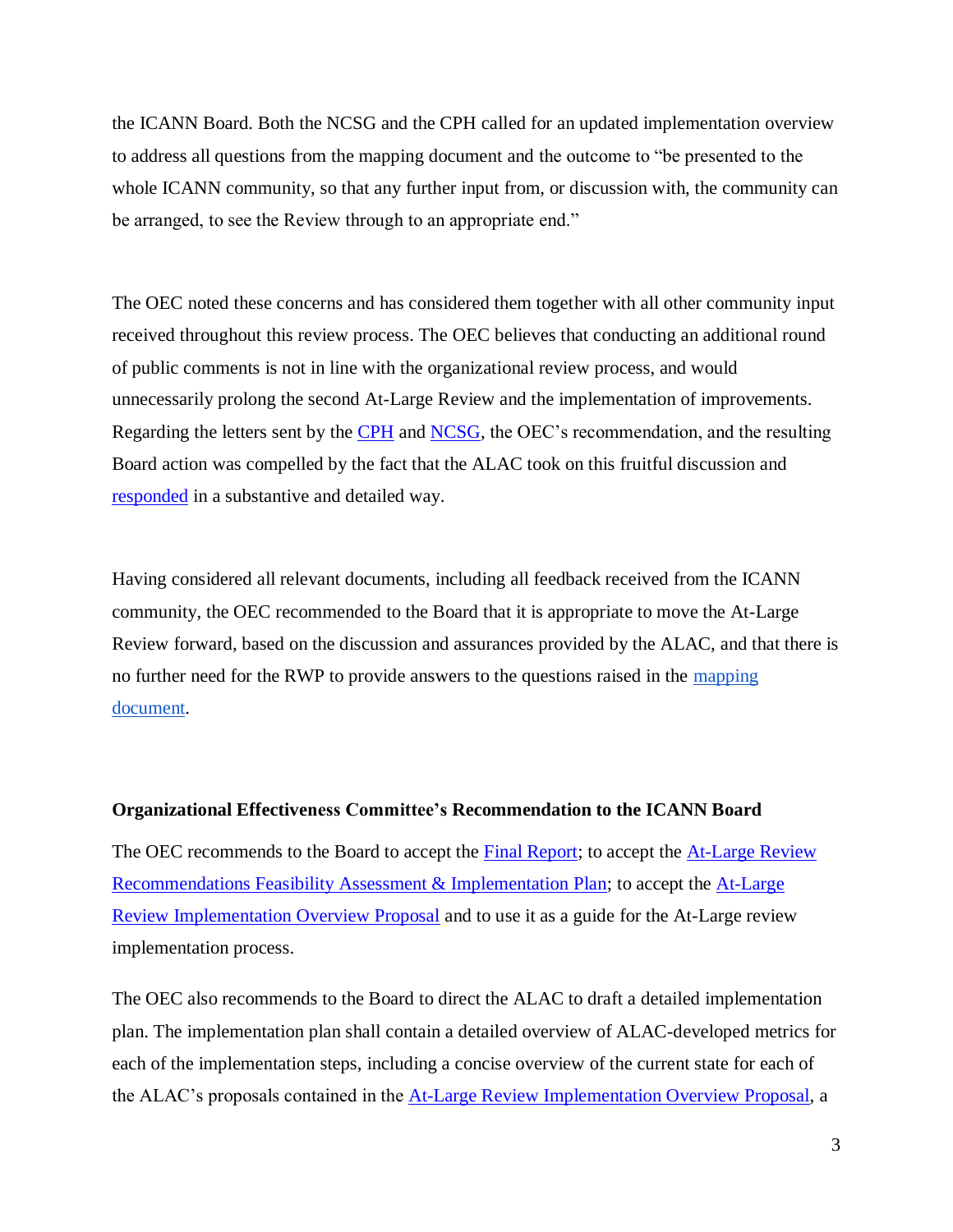clearly defined goal of the implementation objectives and, where possible, a methodology of how to measure implementation progress on an ongoing basis. The OEC notes to the Board that this is in line with the ALAC Implementation Overview Proposal that states in footnote 1 "the ALAC will consider how metrics will be used to track implementation." The OEC recommends to the Board to direct the ALAC to include expected budgetary implications into its detailed implementation plan for each of the implementation steps. For all budgetary and other resource implications, the OEC recommends that the Board direct ICANN organization in support of the At-Large, to provide confirmation of the feasibility of that plan in terms of time, resources, and finances.

The OEC recommends that the implementation plan incorporates a phased approach that allows for easy-to-implement and least costly recommendations to be implemented first, with more significant budget implications addressed via the FY20 budget cycle, subject to the aforementioned confirmation by ICANN organization concerning the feasibility of implied time, resources, and finances.

The OEC recommends that the detailed implementation plan shall be submitted to the Board as soon as possible, but no later than six (6) months after the adoption of this resolution.

The OEC recommends that the Board directs ALAC to provide semiannual written implementation reports updating the OEC on progress, including the metrics detailed in the implementation plan.

#### **PROPOSED RESOLUTION**

Whereas, the second organizational review of the At-Large commenced in May 2016, in accordance with the ICANN Bylaws, Article 4, Section 4.4, which requires the ICANN Board to "cause a periodic review of … each Advisory Committee … to determine (i) whether that organization, council or committee has a continuing purpose in the ICANN structure, (ii) if so, whether any change in structure or operations is desirable to improve its effectiveness and (iii) whether that organization, council or committee is accountable to its constituencies, stakeholder groups, organizations and other stakeholders;"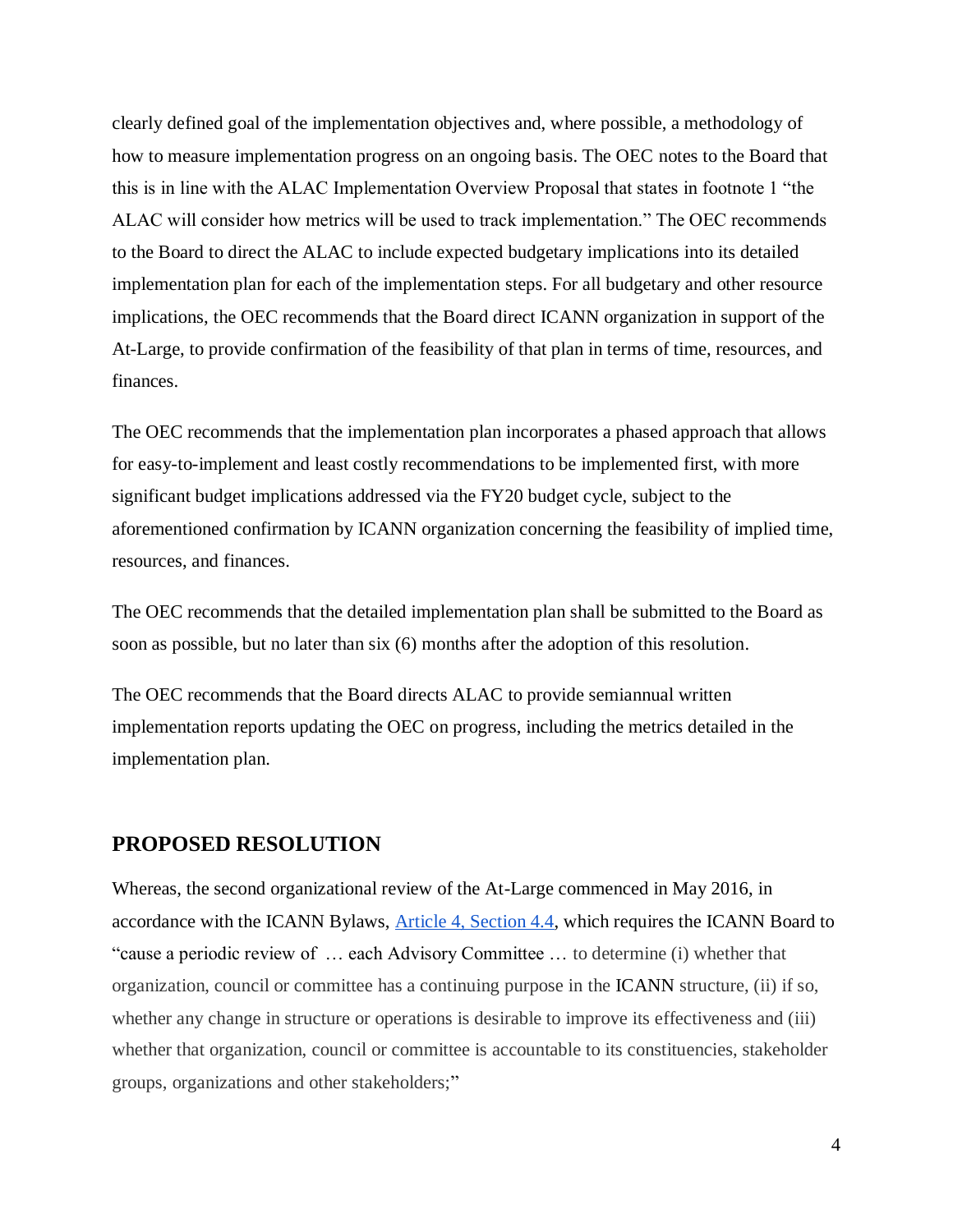Whereas, the independent examiner that conducted the second At-Large Review produced a Draft Report that was published for Public Comment in February 2017 and a Final Report, published in May 2017;

Whereas, the ICANN community provided input via public comment on the Draft Report;

Whereas, the At-Large Review Working Party drafted the At-Large Review Recommendations Feasibility Assessment & Implementation Plan, approved by the At-Large Advisory Committee;

Whereas, the Organizational Effectiveness Committee of the ICANN Board received a briefing from the independent examiner on the Final Report and the At-Large Review Working Party on the At-Large Review Recommendations Feasibility Assessment & Implementation Plan during its meeting on 21 September 2017;

Whereas, the Organizational Effectiveness Committee of the ICANN Board approved a document mapping the underlying issues noted in the Final Report and the At-Large Review Recommendations Feasibility Assessment & Implementation Plan, during its meeting on 6 December 2017;

Whereas, the mapping document highlighted differences between the Final Report and the At-Large Review Recommendations Feasibility Assessment & Implementation Plan and the OEC included a set of questions to the RWP, because the OEC agreed that "further discussion with the Review Working Party is required on this topic, prior to making a recommendation to the Board on the Final Report or the Feasibility Study;"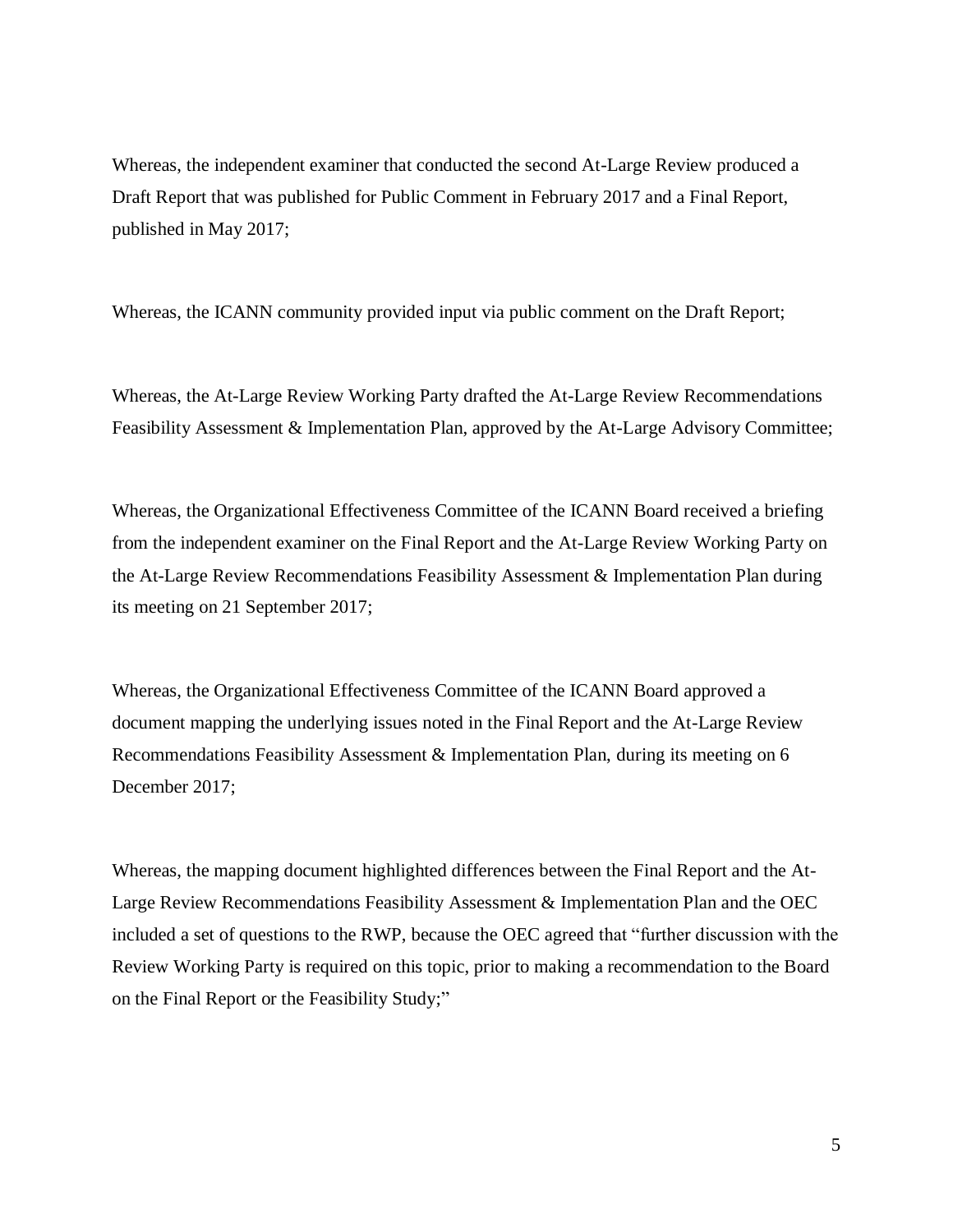Whereas, in response to the mapping document, the At-Large Review Working Party drafted the At-Large Review Implementation Overview Proposal, approved by the ALAC and submitted the same for the OEC's consideration;

Whereas, after submission of the At-Large Review Implementation Overview Proposal, the Non-Commercial Stakeholder Group and Contracted Parties House of the GNSO Council submitted additional correspondence to the ICANN Board on the review, and the ALAC provided additional information to the OEC in response to those letters. The OEC believes that the ALAC has adequately taken the concerns raised into account;

Whereas, the OEC considered all relevant documents, and public comment input at a 29 May 2018 meeting in order to reach a recommendation to the Board on how to proceed with the organizational review of the At-Large;

Resolved (2018.06.23.xx), the Board receives the At-Large Review Final Report from the independent examiner.

Resolved (2018.06.23.xx), the Board accepts the At-Large Review Recommendations Feasibility Assessment & Implementation Plan, approved by the ALAC on 22 August 2017, and the Review Working Party's At-Large Review Implementation Overview Proposal, approved by the ALAC on 20 April 2018.

Resolved (2018.06.23.xx), the Board directs the ALAC to convene an At-Large review implementation working group that oversees the implementation process of the implementation proposals contained in the At-Large Review Implementation Overview Proposal, including through the development of a detailed implementation plan. The Board expects that the implementation plan will expand on the implementation steps detailed in the At-Large Review Implementation Overview Proposal, including through identification of metrics for each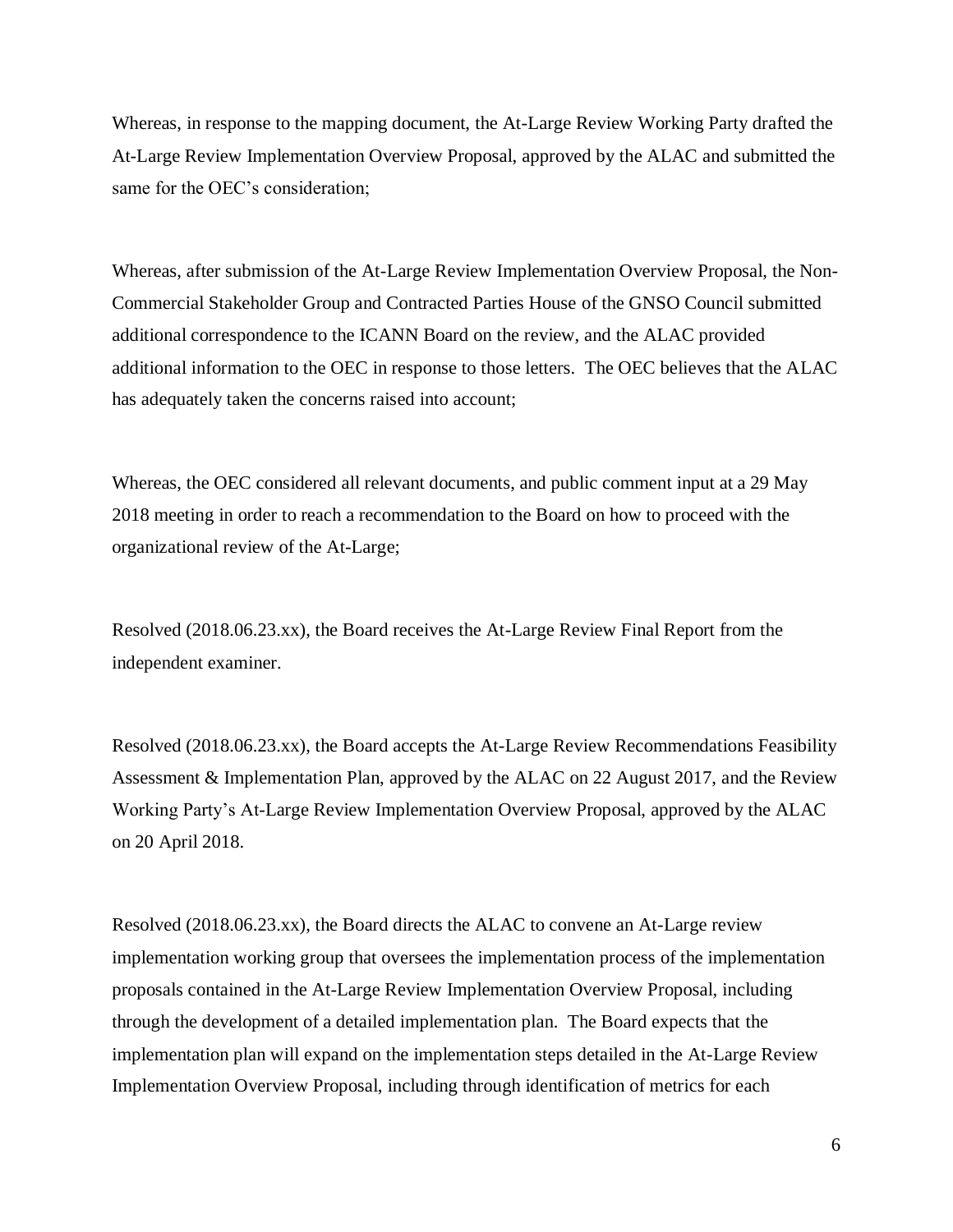implementation, a concise overview of the current state for each of the ALAC's proposals, a clearly defined goal of the implementation objectives, and a methodology of how to measure implementation progress on an ongoing basis.

Resolved (2018.06.23.xx), the Board directs the ALAC to work with ICANN organization to include expected budgetary implication for each of the implementation steps into its detailed implementation plan. The implementation plan shall incorporate a phased approach that allows for easy-to-implement and least costly improvements to be implemented first, with those items with more significant budget implications addressed via subsequent budget cycles. Any budgetary requests should be made in line with ICANN organization's budgeting processes. The detailed implementation plan shall be submitted to the Board as soon as possible, but no later than six (6) months after the adoption of this resolution.

Resolved (2018.06.23.xx), the Board directs the At-Large review implementation working group to provide to the OEC semiannual written implementation reports on progress against the implementation plan, including, but not limited to, progress toward metrics detailed in the implementation plan and use of allocated budget.

## **PROPOSED RATIONALE**

To ensure ICANN's multistakeholder model remains transparent and accountable, and to improve its performance, ICANN conducts ICANN Bylaws-mandated organizational reviews of its Supporting Organizations and Advisory Committees as prescribed in Article 4, Section 4.4 of its Bylaws. The second At-Large Review started in May 2016.

#### *Independent Examination*

ITEMS International was appointed as the independent examiner for the At-Large Review in May 2016, in accordance with ICANN's procurement process that involved ICANN organization personnel and the Organizational Effectiveness Committee of the Board, who is responsible for overseeing the organizational review process. During its work, ITEMS reviewed relevant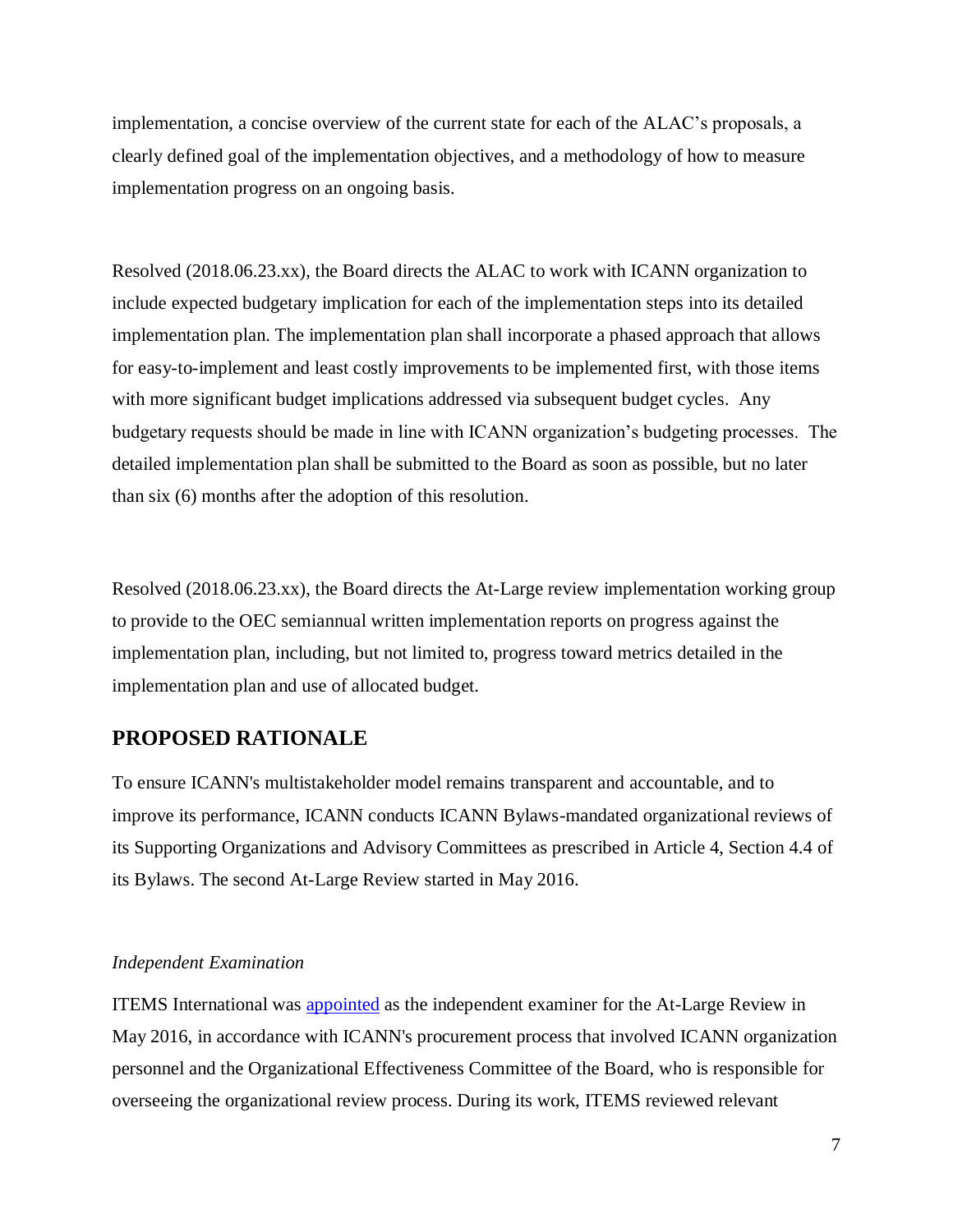documentation, conducted over 100 face-to-face interviews with members of the At-Large community, the ICANN community, the ICANN Board, and the ICANN organization. ITEMS' survey gathered 242 individual responses. In addition, ITEMS held 15 calls, three face-to-face meetings with the RWP, and two community-wide webinars. A **Draft Report** was published for public comment, following the standard ICANN process.

The RWP also provided direct feedback to the independent examiner on initial drafts of the Draft Report and the Final Report. ITEMS considered this feedback, incorporating those elements that it deemed appropriate based on its independent role and professional judgement.

On 1 May 2017, ITEMS submitted its **Final Report** to ICANN. The Final Report included a narrative of underlying issues identified by the independent examiner, and 16 recommendations designed by the independent examiner as proposals to address those issues. At the core of the recommendations was the proposal to reorganize the At-Large based on a so-called 'Empowered Membership Model'.

#### *At-Large Review Working Party/ALAC Input*

The RWP agreed with some of the issues raised in the **Final Report**. The Board notes that the RWP raised concerns that many recommendations, including the Empowered Membership Model, were either not implementable or, if implemented without modification, would be harmful to the At-Large community as the recommendations would lead to a deviation from the organization's mission and function as stated in the ICANN Bylaws Article 12.2(d). The RWP provided detailed rationale of its concerns in the **At-Large Review Recommendations Feasibility** Assessment & Implementation Plan, approved by the ALAC on 22 August 2017.

The RWP drafted the At-Large Review Implementation Overview Proposal, approved by the ALAC on 20 April 2018, in which it provided additional comments on the review findings and stipulated alternative proposals to address those underlying issues identified by the independent examiner with which the At-Large community agreed.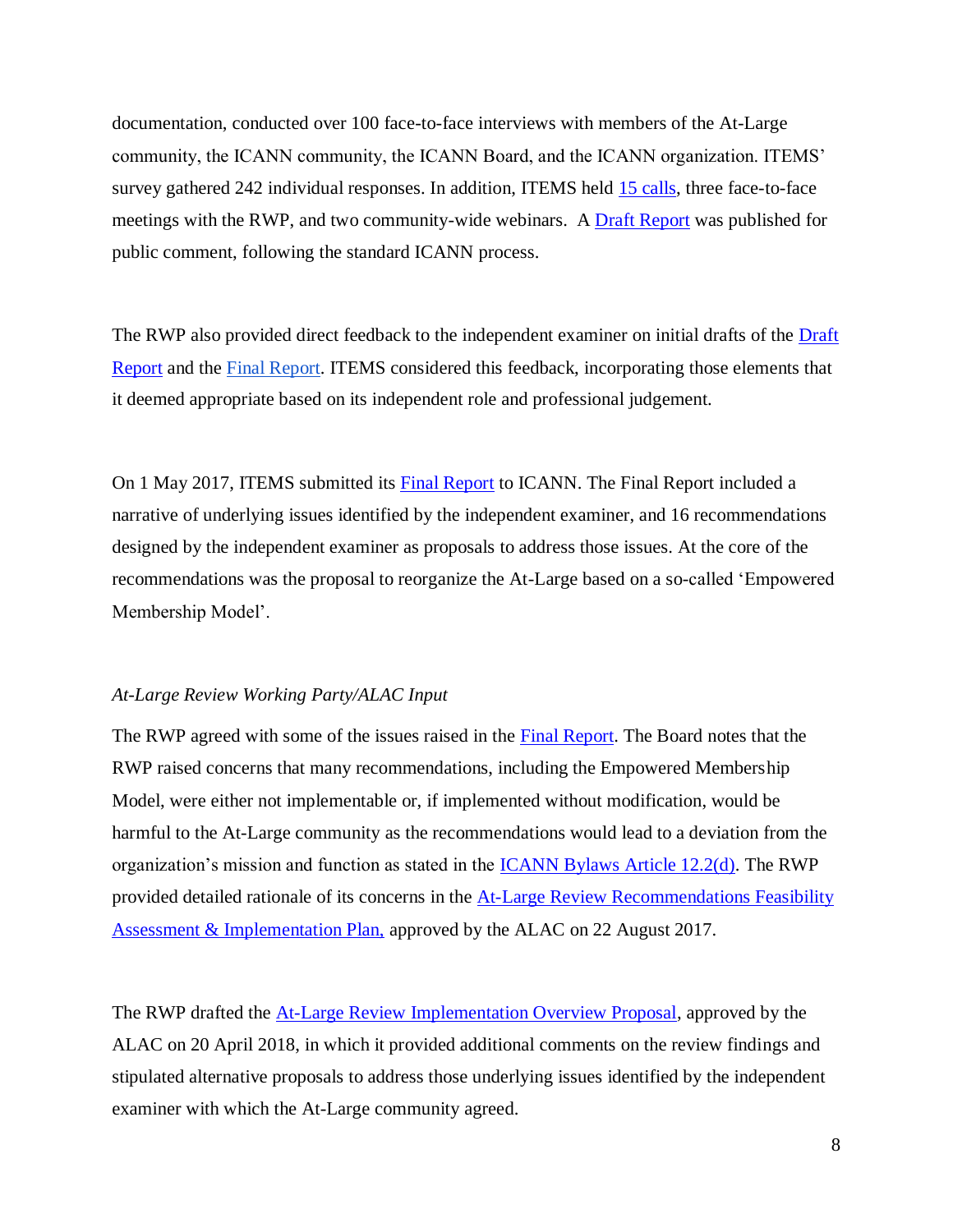#### *Input from ICANN community*

In addition to the responses collected by the independent examiner through interviews and online surveys, during the public comment on the independent examiner's Draft Report, 15 comments were submitted, five authored by individual contributors, and ten by organizations (including five organizations affiliated with the At-Large community). See Staff Report of Public Comment Proceeding. Overall, the comments from the At-Large community, including the ALAC, RALOs, and some ALSs, were critical of ITEMS' Draft Report. Notably, the ALAC stated that its "strong belief of the ALAC and the Review Working Party that with no Working Groups (WGs); overloaded ALAC Members serving the dual role of RALO leaders; Rapporteurs with minimal knowledge and experience interfacing with their AC/SO WGs and authoring statements; effectively getting 'old-timers' out of the way and minimally visible; and Liaisons unable to do their jobs (or being rejected by their target organization), we would have succeeded in ensuring that At-Large would no longer be of service to ICANN or able to defend the interests of endusers."

Other contributors were less critical of ITEMS' report, supporting at least some aspects of the Empowered Membership Model proposal and agreeing with many of ITEMS' assessments and recommendations. For example, the Registry Stakeholder Group (RySG) noted that "we support the conclusion that At-Large's mission is important to ICANN but that the delivery of that mission has been limited by At-Large's current form." The Commercial and Business User Constituency (CBUC) "endorses some aspects of the Empowered Membership Model (EMM)." Similarly, the Non-Commercial Stakeholder Group (NCSG) believes that "many of the problems identified by the ITEMS report do exist. In particular, that: It is too focused on internal committees and procedures, and that it is too focused on enlarging the power and resources received by ALAC in the ICANN ecosystem."

#### *OEC and Board Considerations and Actions*

The OEC, as the ICANN Board committee overseeing organizational reviews, reviewed all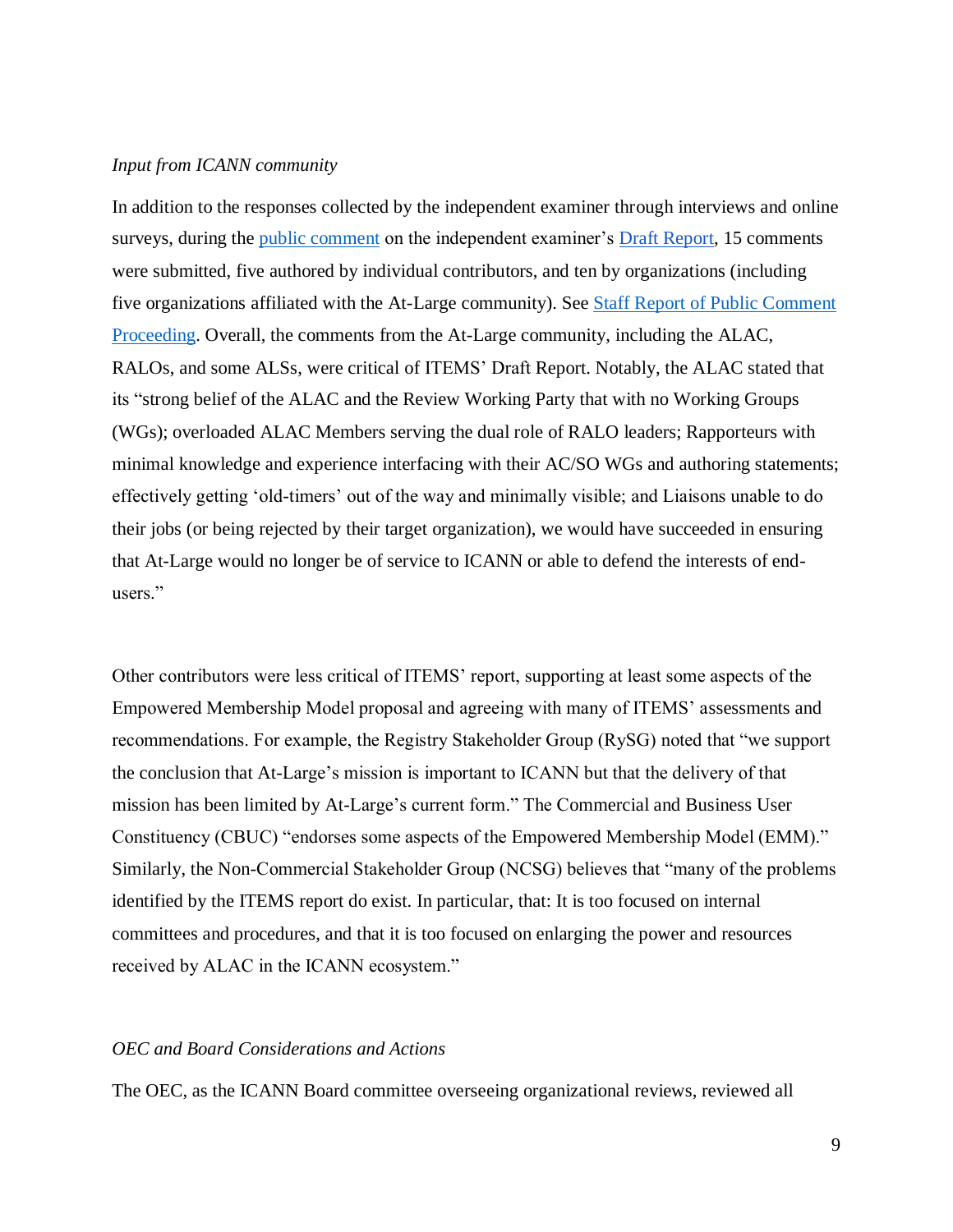relevant documents pertaining to the At-Large review in detail. Specifically, it considered the Final Report and the At-Large Review Recommendations Feasibility Assessment & Implementation Plan and received presentations and input from the independent examiner and the RWP, respectively. Following those presentations, the OEC then ordered ICANN organization to produce a mapping document that was issued by the OEC to the RWP and included a number of questions. The mapping document in turn led the RWP to draft the At-Large Review Implementation Overview Proposal. That document, although not responding to the questions contained in the mapping document, provided detailed comments oriented to address the issues raised by the independent examiner; it also produced a set of ALAC-approved implementation proposals.

Following the publication of the At-Large Review Implementation Overview Proposal, the CPH, the NCSG, and a group called Atlarge.watch, $3$  which submitted its letter anonymously, wrote to the ICANN Board. The CPH and NCSG both followed up on their public comments and raised concerns that the At-Large Review Implementation Overview Proposal does not, in their view, address the questions in the mapping document, nor does it respond to specific criticisms raised in the At-Large Review report. The NCSG stated that the Implementation Proposal "will not address some of the most important and fundamental problems that were identified by the reviewers and the broader community." Both groups called for an updated implementation overview to address all questions from the mapping document and the outcome to "be presented to the whole ICANN community, so that any further input from, or discussion with, the community can be arranged, to see the Review through to an appropriate end."

The Board notes these concerns and has considered them together with all other community input received throughout this review process. The Board believes that conducting an additional round of public comments is not in line with the organizational review process, and would unnecessarily prolong the second At-Large Review and the implementation of improvements. Regarding the letters sent by the CPH and NCSG, the OEC's recommendation, and the resulting

 $\overline{a}$ 

 $3$  ICANN policy is not to publish anonymized material.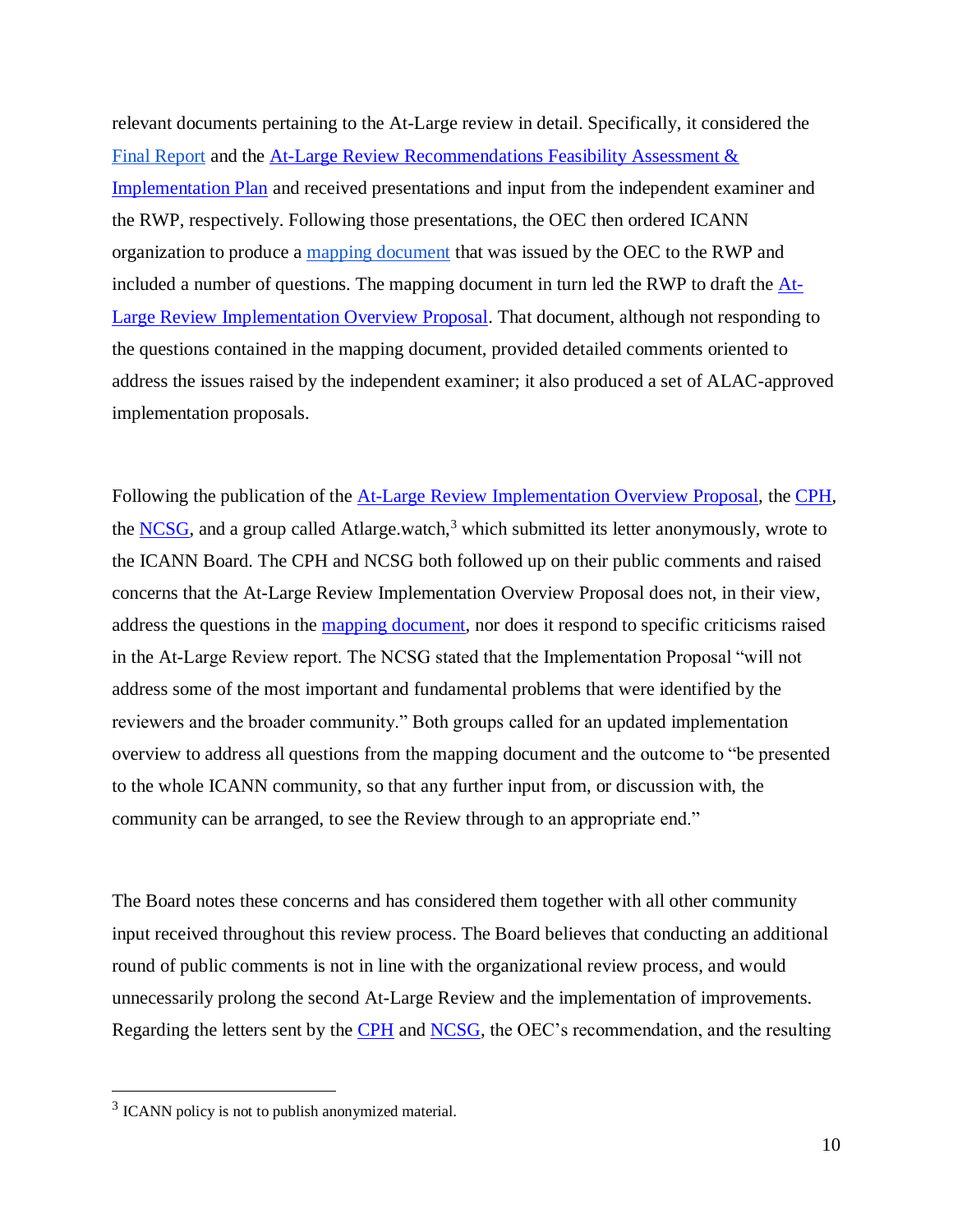Board action was compelled by the fact that the ALAC took on this fruitful discussion and responded in a substantive and detailed way. In consideration of the responses provided, the OEC recommended, and the Board agrees, that it is appropriate to move the At-Large Review forward, based on the discussion and assurances provided by the ALAC, and that there is no further need for the RWP to provide answers to the questions raised in the mapping document.

Having considered the ALAC position, including its response to community concerns, the Board believes that the ALAC has demonstrated accountability and transparency in this organizational review process. Furthermore, the Board believes that the At-Large Implementation Overview Proposal provides an appropriate response to the concerns raised by the review, and is hopeful that the proposal will lead to a much-improved At-Large and further improve end user participation within ICANN's multistakeholder model. While the recommendation path that is being pursued veers significantly from the recommendations of the independent examiner, the Board considers, based on all that it has seen, that the implementation recommendations are appropriate to address the well-stated issues from the independent examiner's report. Implementing the ALAC-proposed improvements is a significant step in assuring that the postreview At-Large is able and capable to fulfil its Bylaws-mandated role and responsibilities.

In order to confirm that the ALAC proceeds appropriately, the Board is directing the ALAC to provide it with an expanded implementation plan, including a concise overview of the current state for each of the ALAC's implementation proposals, a clearly defined goal of the implementation objectives, prioritization and resource implications, and a methodology of how to measure implementation progress on an ongoing basis. The Board believes that these metrics will help ensure an accountable and transparent implementation process, leading to meaningful improvements to further enhance the At-Large's crucial role of representing end user interests within ICANN, as defined in the Bylaws.

Generally, the Board notes the importance of the organizational review process, as defined in Bylaws Section 4.4. Since the start of the At-Large review process, the OEC and the ICANN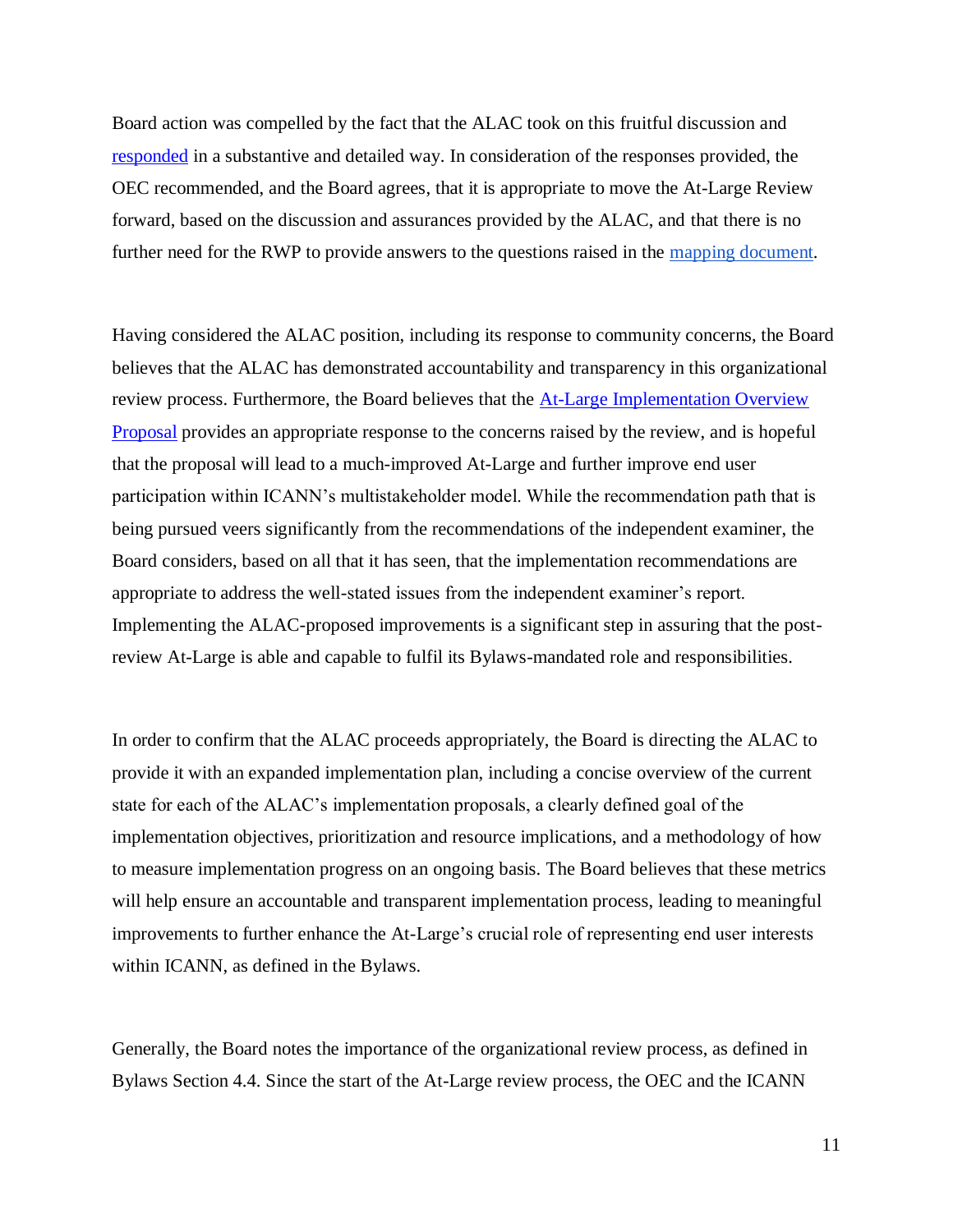organization have already implemented changes to the broader organizational review process to address the procedural issues observed within this At-Large review, and particularly to keep from other reviews suffering from the same inability of the RWP and the independent examiner to agree on how to address the underlying issues and appropriate recommendations. Notably, the organizational review process (for all reviews convened after this second At-Large review) now consists of two phases, with the first phase focusing solely on an assessment of the organization under review. The second phase, which begins once substantial agreement is reached on the assessment between the independent examiner and the organization under review, then focuses on developing recommendations for improvements. This two-phased approach will mitigate against a similar outcome as occurred during the At-Large review, and it will help bolster the organizational review process and the accountability of the organizations under review.

The organizational review process is an iterative process, and the Board hopes that all parts of the ICANN community will continue to work productively to understand the unique roles and viewpoints that each SO/AC brings to ICANN, to its policy development work and crosscommunity efforts, and we look forward to the next iteration of reviews to continue refinement and process improvement.

#### **What is the proposal being considered?**

The Board considers the proposal to accept the **Final Report**, the **At-Large Review** Recommendations Feasibility Assessment & Implementation Plan, and the At-Large Review Implementation Overview Proposal, both approved by the ALAC. In addition, the Board considers instructing the ALAC to form an implementation team. The implementation team shall draft an implementation plan and provide the OEC with semiannual written reports detailing the implementation progress. Due to the fact that some of the independent examiner's recommendations were either not implementable or, if implemented without modification, would lead to a deviation from the At-Large's mission and function, the Board is considering whether to instruct the ALAC to use the At-Large Review Implementation Overview Proposal in lieu of the Final Report to reasonably address the underlying issues identified by the independent reviewer to guide the implementation process.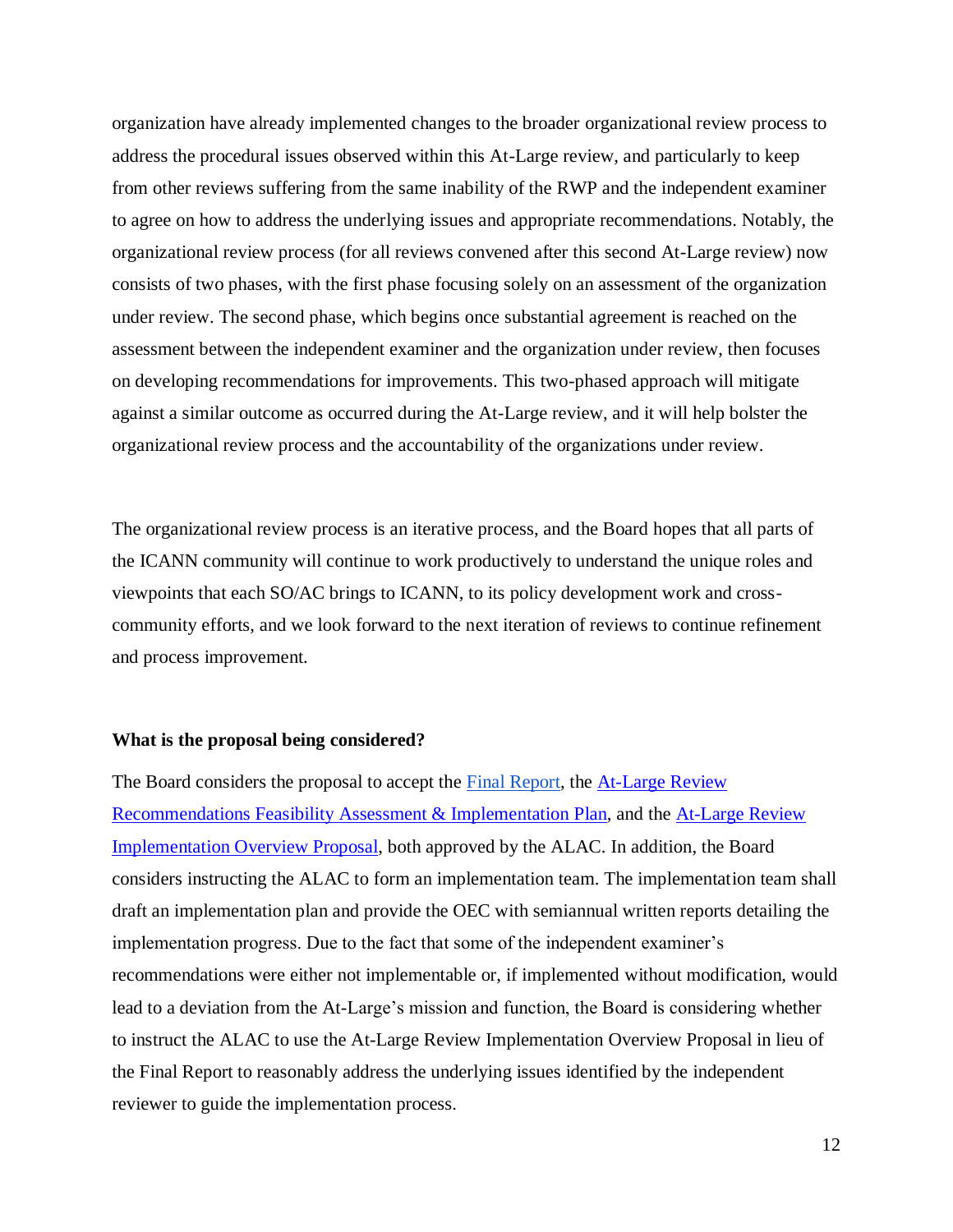#### **What significant materials did the Board review?**

The Board reviewed: the independent examiner's Review of the ICANN At-Large Community Final Report containing 16 recommendations; the At-Large Review Recommendations Feasibility Assessment & Implementation Plan approved by the ALAC; the mapping document requested by the OEC and prepared by the ICANN organization; and the At-Large Review Implementation Overview Proposal approved by the ALAC. The Board also reviewed all public comments, and the staff summary of public comments, including the letters sent by the CPH and the NCSG. Based on this, and the recommendations made by the OEC, the Board agrees that the At-Large Review Implementation Overview Proposal should serve as the guide for the implementation work.

## **Are there fiscal impacts or ramifications on ICANN (strategic plan, operating plan, or budget)?**

The work to improve the effectiveness of the ALAC and the At-Large, as detailed in the At-Large Review Implementation Overview Proposal, may require additional resources beyond those included in the Board-approved FY19 Operating Plan and Budget. With this action, the ALAC is directed to form a team, who will plan, execute, and report on implementation efforts. A detailed implementation plan shall be drafted, including budget/resources impact (where applicable), and the plan should incorporate a phased approach that allows for easy-to-implement and least costly recommendations to be implemented first, with more significant budget implications addressed via the FY20 budget cycle.

#### **Are there any security, stability or resiliency issues relating to the DNS?**

This action is not expected to have a direct impact on the security, stability, or resiliency of the DNS.

#### **Is public comment required prior to Board action?**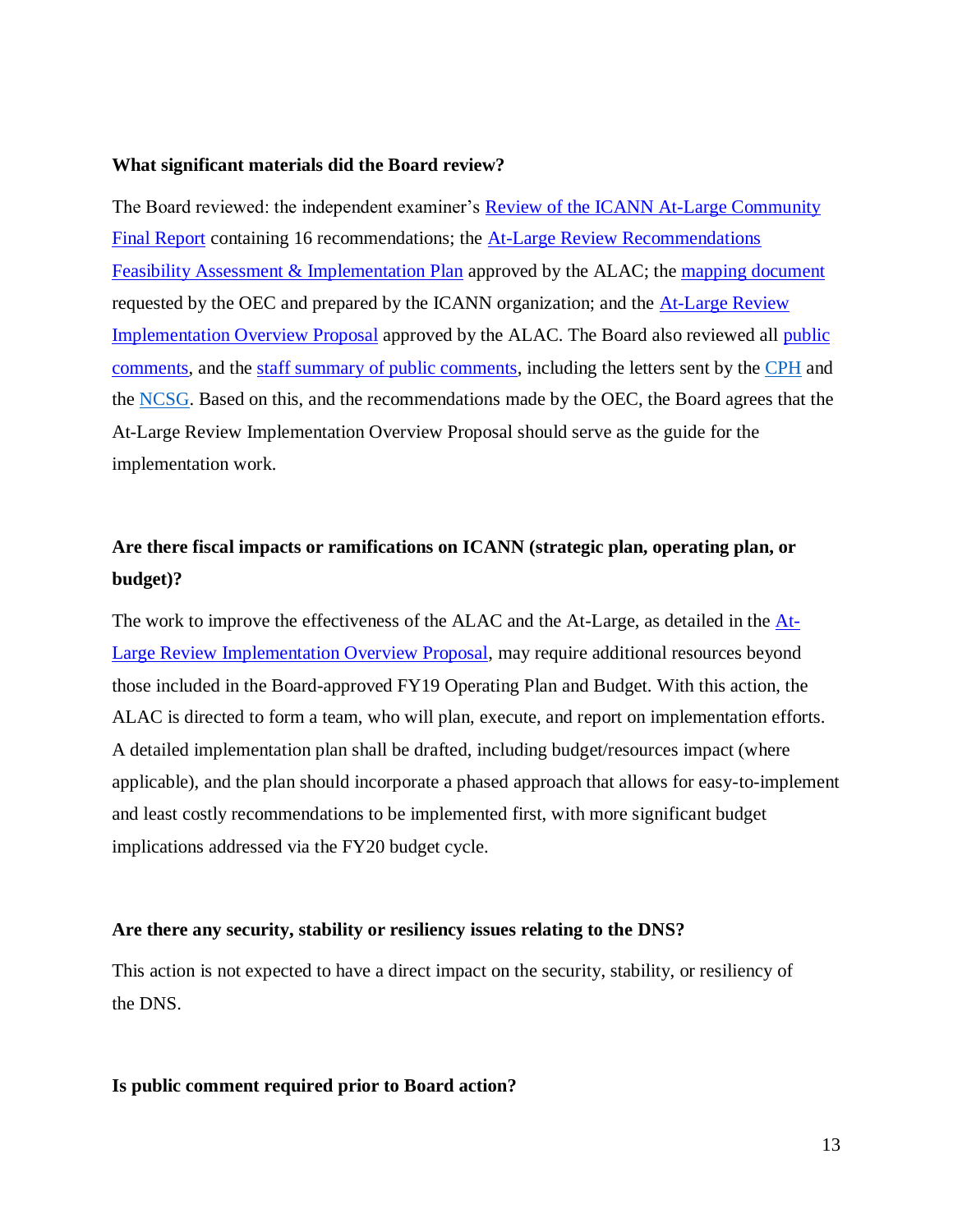A Public Comment was opened following the publication of the Draft Report in February 2017. No further public comments are required.

## **Consistency with ICANN's Mission and Serving the Global Public Interest**

This action is consistent with ICANN's mission and serves the global public interest by supporting the effectiveness and ongoing improvement of the accountability of all parts of ICANN.

Signature Block:

Submitted by: Larisa Gurnick

Position: VP, Multistakeholder Strategy and Strategic Initiatives

Date Noted: 8 June 2018

Email: larisa.gurnick@icann.org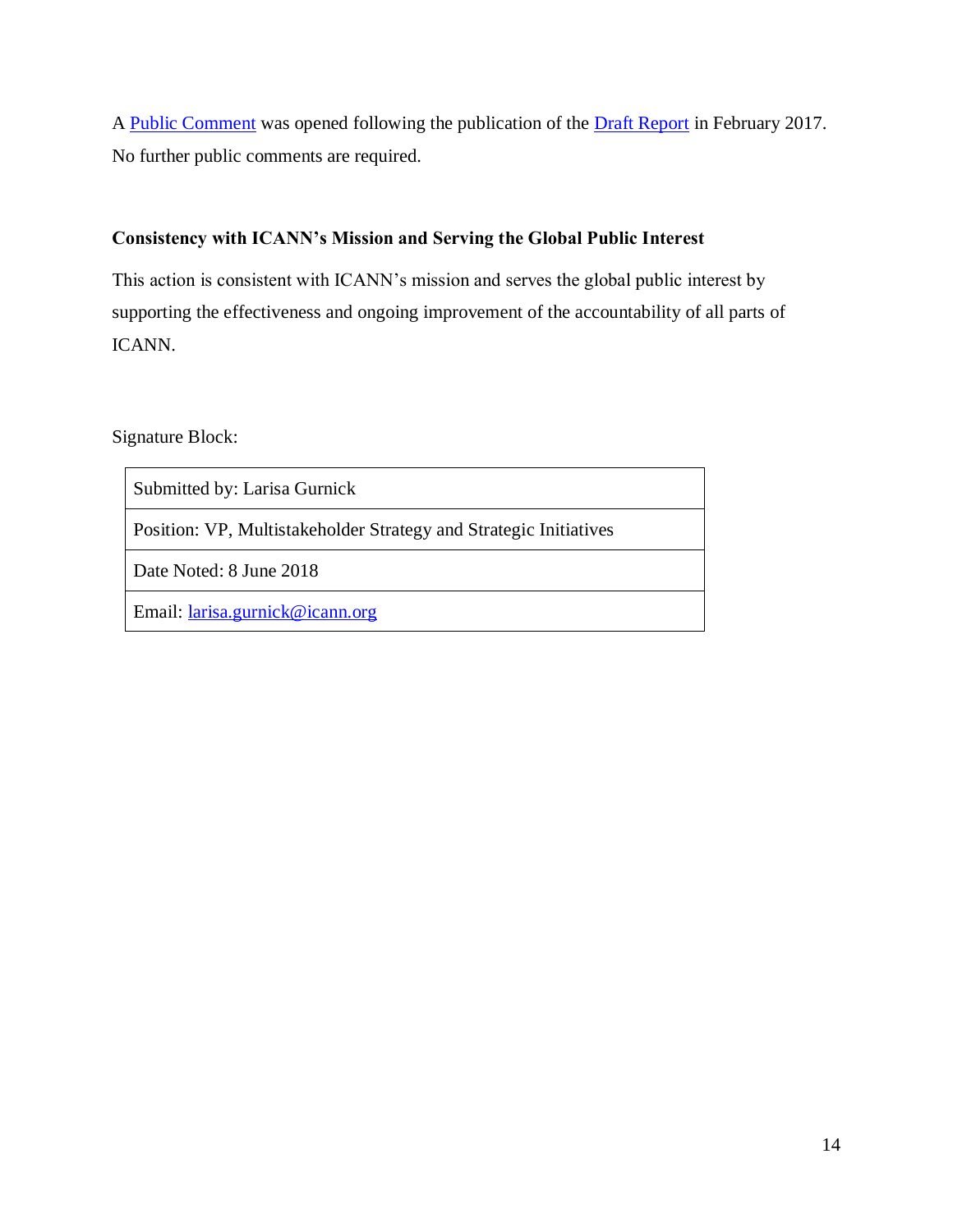# **AGENDA – 23 JUNE 2018 REGULAR BOARD Meeting – 60 minutes**

**Last Updated 13 June 2018**

| Time, etc.                    | Agenda Item                                                                                                                   | <b>Shepherd</b> |
|-------------------------------|-------------------------------------------------------------------------------------------------------------------------------|-----------------|
| Assembly,                     | 1.<br><b>Consent Agenda</b>                                                                                                   |                 |
| Roll Call &<br><b>Consent</b> |                                                                                                                               |                 |
| <b>Agenda Vote</b>            |                                                                                                                               |                 |
|                               | 1.a. Board Meeting Minutes<br>from $3$ May, $13$ May, $17$ May<br>and 30 May 2018                                             | John Jeffrey    |
|                               | 1.b. Appointment of new<br>member to the SSAC                                                                                 | Ram Mohan       |
| $15 \text{ min}$              | 1.c. Transfer of the .LS<br>(Lesotho) top-level domain to<br><b>Lesotho Network Information</b><br>Centre Proprietary (LSNIC) | Mike Silber     |
|                               | 1.d. March 2020 ICANN<br><b>Meeting Venue Contracting</b>                                                                     | Ron da Silva    |
|                               | 1.e. June 2020 ICANN<br><b>Meeting Venue Contracting</b>                                                                      | Ron da Silva    |
|                               | 1.f. October 2020 ICANN<br><b>Meeting Venue Contracting</b>                                                                   | Ron da Silva    |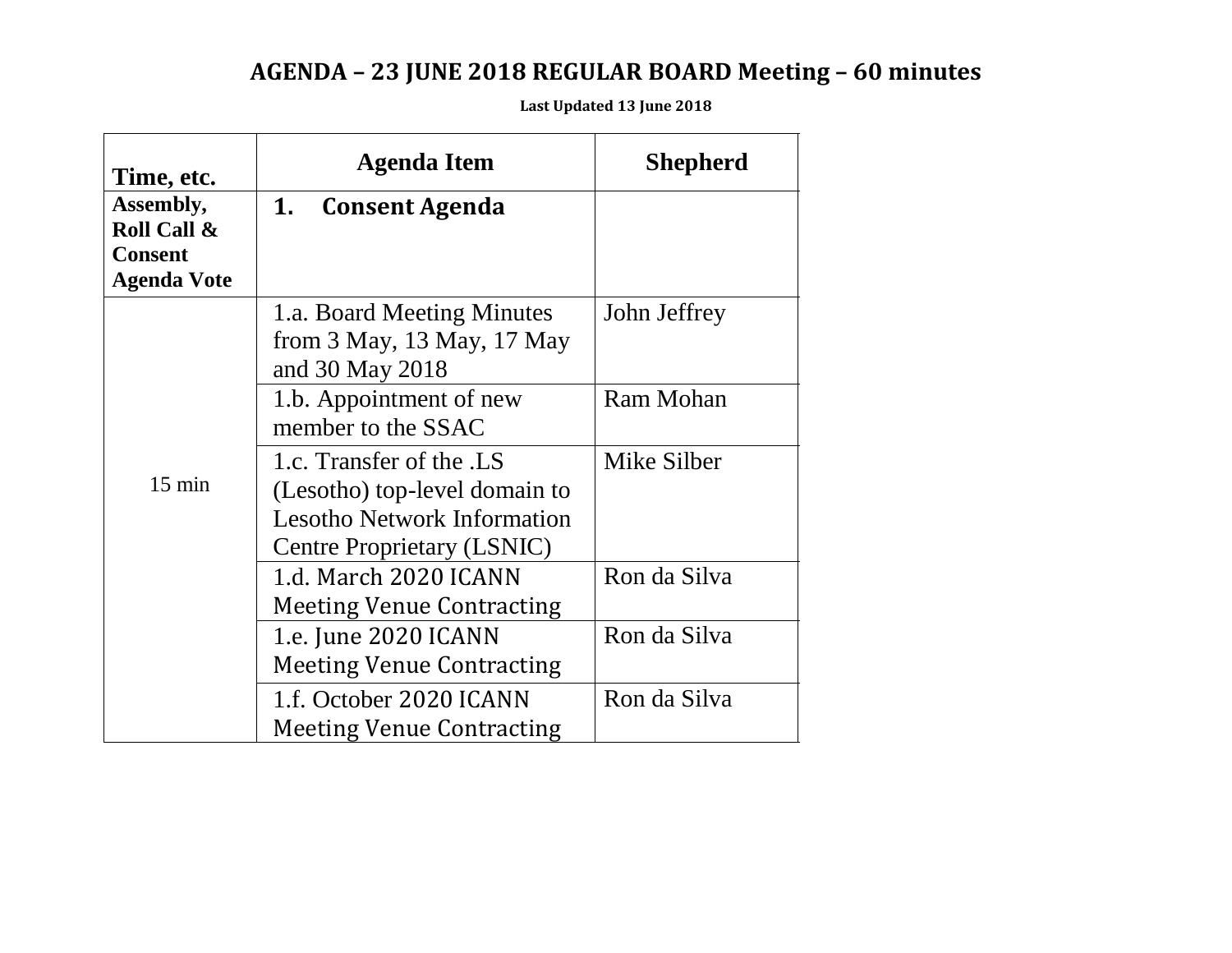## **AGENDA – 23 JUNE 2018 REGULAR BOARD Meeting – 60 minutes**

| <b>Time, etc.</b>     | <b>Agenda Item</b>                   | <b>Shepherd</b>        |
|-----------------------|--------------------------------------|------------------------|
|                       | 1.g. Board Consideration of          | Ram Mohan              |
|                       | <b>SSAC Recommendations from</b>     |                        |
|                       | SAC047, SAC058, SAC061,              |                        |
|                       | SAC090, and SAC097                   |                        |
|                       | 1.h. Organizational Review of        | Khaled Koubaa          |
|                       | the At-Large - Final Report          |                        |
|                       | and Recommendations                  |                        |
|                       | 1.i. Consideration of                | Chris Disspain         |
|                       | <b>Reconsideration Request 18-3:</b> |                        |
|                       | Astutium Ltd.                        |                        |
|                       | 1.j. Thank you to Local Host         | <b>Cherine Chalaby</b> |
|                       | of ICANN 62 Meeting                  |                        |
|                       | 1.k. Thank you to Sponsors of        | <b>Cherine Chalaby</b> |
|                       | <b>ICANN 62 Meeting</b>              |                        |
|                       | 1.1. Thank you to Interpreters,      | <b>Cherine Chalaby</b> |
|                       | <b>Staff, Event and Hotel Teams</b>  |                        |
|                       | of ICANN 62 Meeting                  |                        |
|                       | 2. Main Agenda                       |                        |
| <b>Discussion</b>     |                                      |                        |
| <b>&amp; Decision</b> | 2.a. Consideration of                | Chris Disspain         |
| $45$ min              | <b>Reconsideration Request 18-1:</b> |                        |
|                       | DotMusic Limited                     |                        |

**Last Updated 13 June 2018**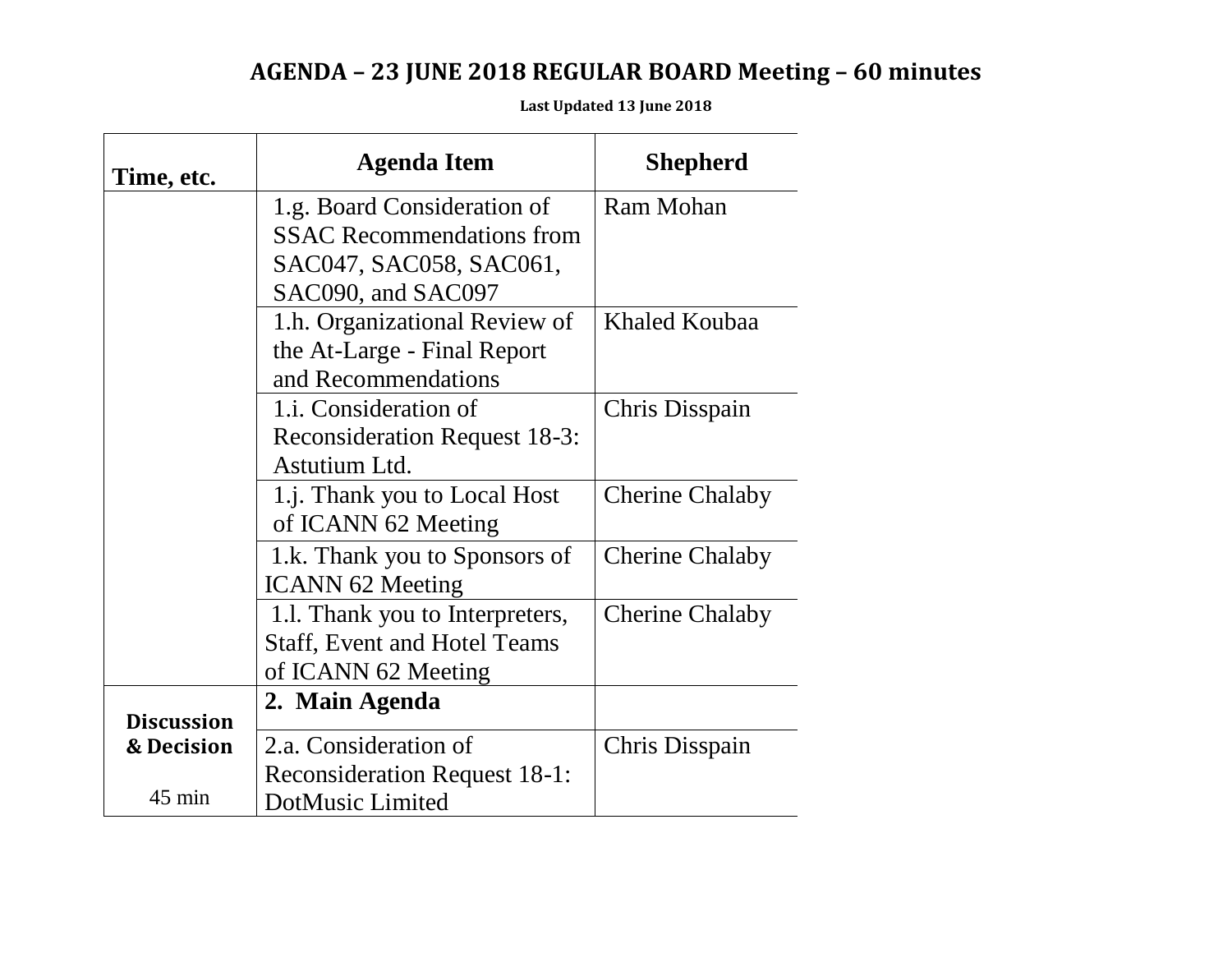## **AGENDA – 23 JUNE 2018 REGULAR BOARD Meeting – 60 minutes**

**Last Updated 13 June 2018**

| Time, etc. | <b>Agenda Item</b>                                                          | <b>Shepherd</b> |
|------------|-----------------------------------------------------------------------------|-----------------|
|            | 2.b. Consideration of<br><b>Reconsideration Request 18-2:</b><br>dotgay LLC | Chris Disspain  |
|            | $2.c.$ AOB                                                                  |                 |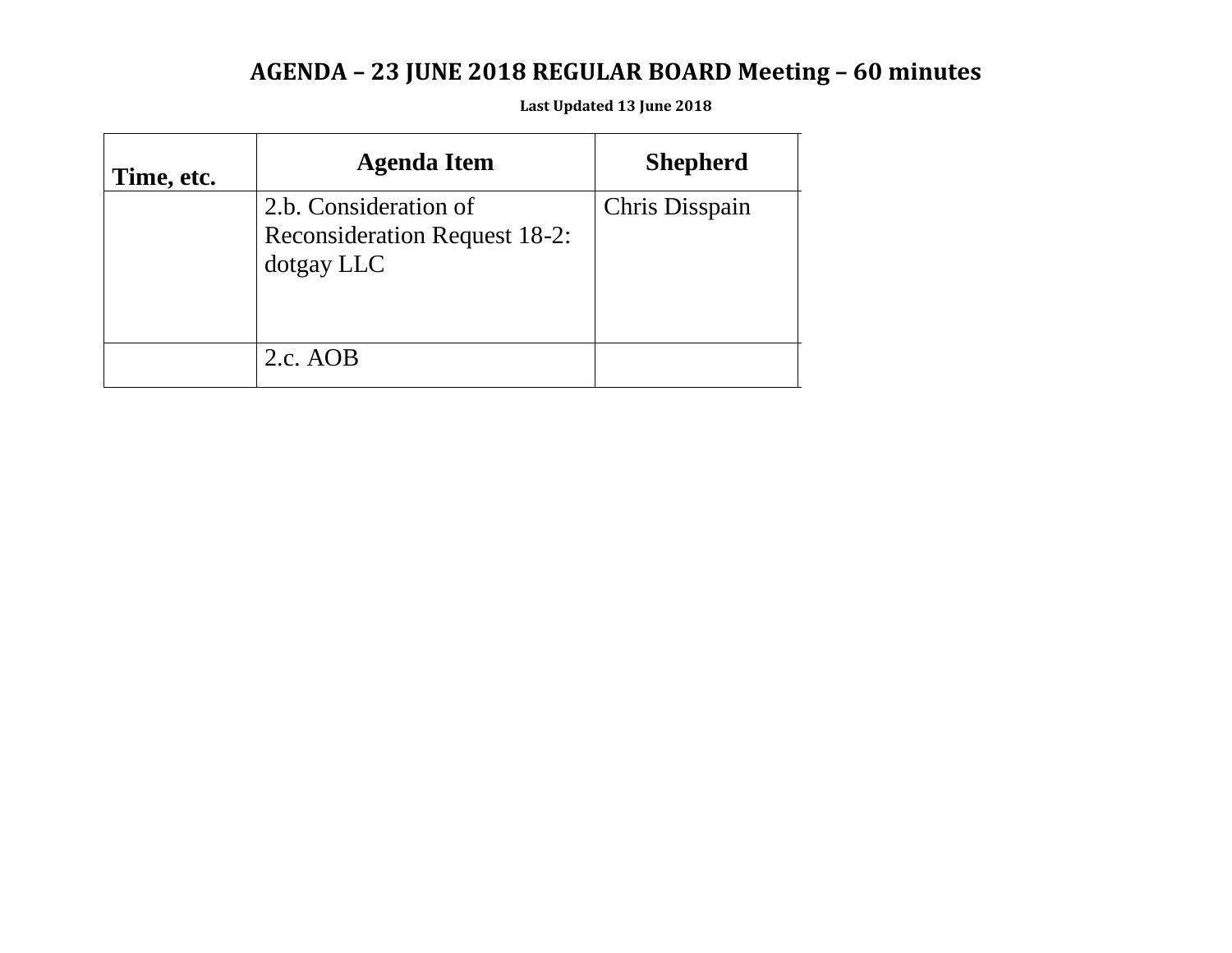**Directors and Liaisons,**

**Attached below please find Notice of date and time for a Regular Meeting of the ICANN Board.** 

**23 June 2018 – Regular Meeting of the ICANN Board of Directors - at 14:00 UTC (9:00am – 10:00am in Panama).** 

**https://www.timeanddate.com/worldclock/fixedtime.html?msg=Regular+ Meeting+of+the+ICANN+Board&iso=20180623T09&p1=192&ah=1**

**Some other time zones:**

**23 June 2018 – 7:00am PDT Los Angeles**

**23 June 2018 – 10:00am EDT Washington, D.C.** 

**23 June 2018 – 4:00pm CEST Brussels**

### **REGULAR MEETING OF THE ICANN BOARD (OPEN SESSION)**

Consent Agenda:

- Approval of Board Meeting Minutes
- Appointment of new member to the SSAC
- Transfer of the .LS (Lesotho) top-level domain to Lesotho Network Information Centre Proprietary (LSNIC)
- March 2020 ICANN Meeting Venue Contracting
- June 2020 ICANN Meeting Venue Contracting
- October 2020 ICANN Meeting Venue Contracting
- Board Consideration of SSAC Recommendations from SAC047, SAC058, SAC061, SAC90, and SAC097
- Organizational Review of the At-Large Final Report and Recommendations
- Consideration of Reconsideration Request 18-3: Astutium Ltd.
- Thank you to Local Host of ICANN 62 Meeting
- Thank you to Sponsors of ICANN 62 Meeting
- Thank you to Interpreters, Staff, Event and Hotel Teams of ICANN 62 Meeting

Main Agenda